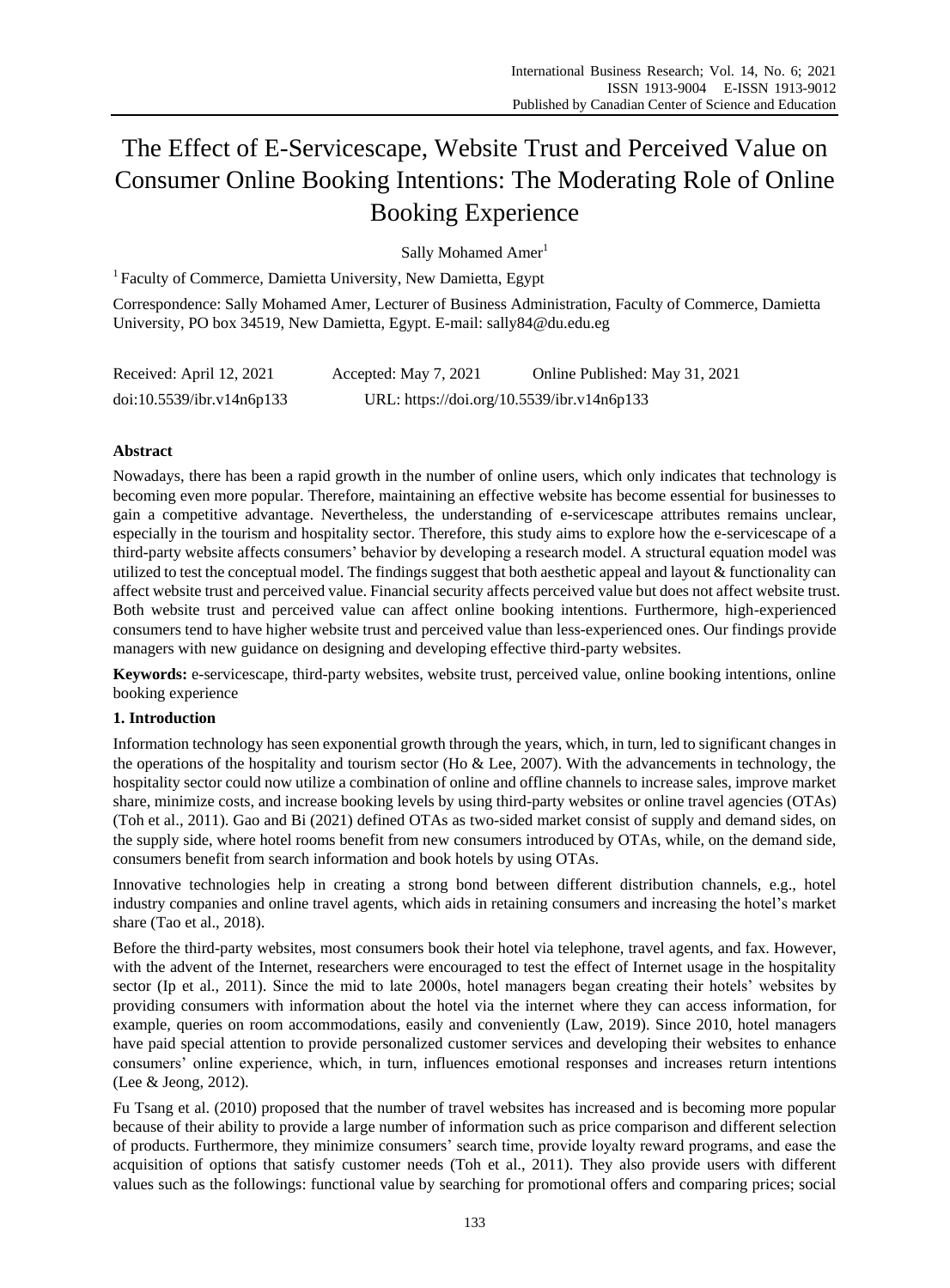value by providing social approval and building a strong image; information value by providing all the needed information related to different offers and promotions; and preference value by providing promotional discounts and incentives before consumers book their room (Talwar et al., 2020). As a result, many travel agencies exert much effort and time for developing their websites (Yang & Leung, 2018).

However, even though hotels prefer to sell their rooms via their websites, third-party websites remain necessary due to their ability to (i) gain a competitive advantage and (ii) offer smarter business solutions and practices related to pricing (Sánchez-Pérez et al., 2020). Hoteliers tend to use OTAs to distribute their products and services (Toh et al., 2011) as OTAs can provide effective and up-to-date technological capabilities that match the hotels' needs (S ánchez-P érez et al., 2020). Furthermore, Anderson (2011) showed that OTAs play an integral role in increasing the online booking process of potential visitors, as 75 % of consumers who intend to book rooms via a hotel"s website tend to visit OTA before conducting the online booking process. OTAs' reviews represent a popular source of information that may affect consumer decisions and behaviors related to booking intentions (Chan et al., 2017).

Due to the rapid growth of the Internet and the growing numbers of website users, many studies have examined the effect of e-servicescape in online shopping (Harris & Goode, 2010; Tankovic & Benazic, 2018; Teng et al., 2018; Wu et al., 2018), which showed that shopping patterns in the online environment are extremely different from that of the physical stores (offline environment). Nevertheless, few studies (Huang et al., 2017; Ip et al., 2011; Law et al., 2010; Lee & Jeong, 2012) have examined the effect of websites in the tourism and hospitality sector. Furthermore, they proposed that the e-servicescape of a third-party website is very requisite, as these websites provide consumer a preview of the hotel they are planning to visit.

Third-party websites often struggle to achieve a competitive advantage and offer consumers smarter solutions. To overcome this, a third-party website needs to attract consumers by offering an attractive website with a lot of valuable information, ease of use, usage security, and ease of payment. Yadav and Mahara (2020) suggested that there is a necessity to understand the e-servicescape environment, as there is limited empirical evidence. Furthermore, they addressed that there is a limited usage of the S-O-R framework to test the effect of e-servicescape on purchase intentions through trust in developing countries. So, this calls for an in-depth understanding of the e-sevicescape of a third-party website. To address this gap, this study has established a framework for predicting website trust and online booking intentions by adapting the framework of S-O-R to hospitality and tourism contexts.

In summary, this research contributes to a better understanding of the relationship between e-servicescape, trust toward third-party websites, perceived value, and online booking intentions by testing the proposed research model. This study assesses the effect of the moderator role of online booking experience in the relationship between e-servicescape dimensions, website trust, and the perceived value. The findings of this study extend the online booking intentions by focusing on e-servicescape in the hospitality and tourism contexts.

This paper is divided into five parts: the first is the introduction; the second demonstrates the literature review; the third discusses the research methodology; the fourth demonstrates the research results; the fifth part is the discussion and conclusion, theoretical implications, managerial implications; and, finally, the sixth part is the research limitations, and future research directions.

## **2. Literature Review**

## *2.1 E-servicescape*

Bitner (1992) has labeled the surrounding physical environment in the service setting as "servicescape." According to Bitner, servicescape consists of three main dimensions: ambient conditions, spatial layout/functionality, and signs/symbols and artifacts.

As a result of the development of information technology and the growing number of website users, a lot of studies have transformed their focus from the physical environment (servicescape) to the online environment, which is used in different terms such as "e-escape (Koering, 2003)," "online servicescape (Harris & Goode, 2010; Kühn et al., 2019)," "virtual atmospherics (Abarbanel et al., 2015)," "digital servicescape (Ballantyne & Nilsson, 2017)," and "e-servicescape" (Hopkins et al., 2009; Lai et al., 2014; Lee & Jeong, 2012; Tankovic & Benazic, 2018; Teng et al., 2018; Wu et al., 2018).

There has been an agreement that the concept of e-servicescape was derived from servicescape (Harris & Goode, 2010; Tankovic & Benazic, 2018; Teng et al., 2018; Wu et al., 2018). Nevertheless, the dimensions of servicescape differ from that of e-servicescape. The main difference between the two is associated with the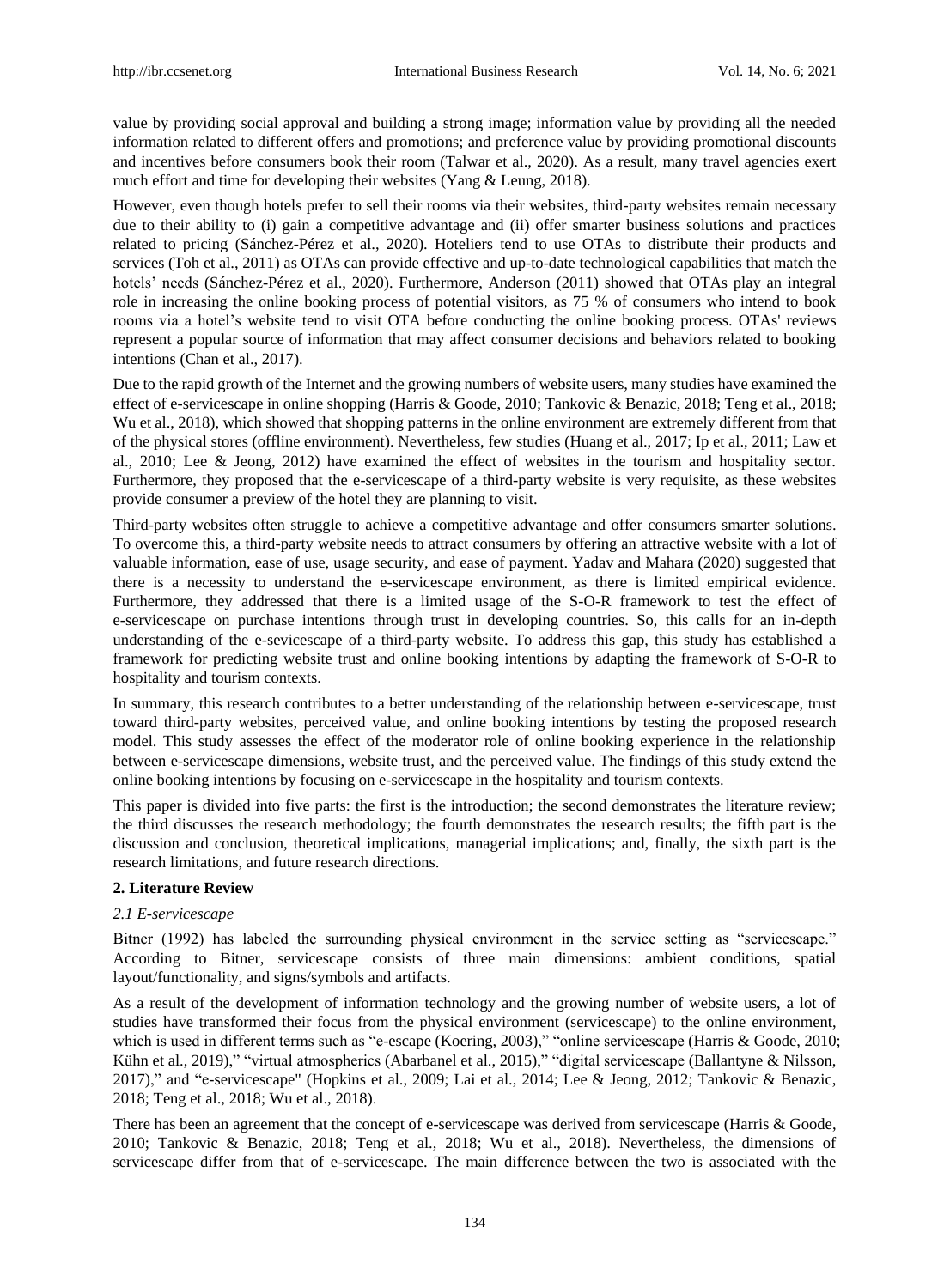service context. In the servicescape, consumers deal with service providers physically, whereas, in e-servicescape, the service is provided online.

The conceptualization of e-servicescape is presented by Harris & Goode (2010); they define e-servicescape as a combination of e-environmental factors that are available during the service delivery process. They conceptualize a framework of e-servicescape by depending on the original dimensions of Bitner (1992) (ambient conditions, spatial layout/ functionality/signs, symbols, and artifacts). They used Bitner"s first two dimensions and transformed them to better suit the online environment. However, the third dimension (signs, symbols, and artifacts) has been substituted with financial security, which is largely suitable to the online context.

Many studies have applied the e-servicescape dimensions of Harris and Goode in different online contexts such as online shopping (Tankovic & Benazic, 2018; Wu et al., 2018), the hospitality and tourism sector (Huang et al., 2017), and the airline sector (Kühn et al., 2019).

Most of the previous studies agree on the important role of e-servicescape in different online contexts in encouraging consumers" emotions, opinions, beliefs, and attitudes, which, in turn, can lead to response behaviors (Tankovic & Benazic, 2018; Wu et al., 2018). Meanwhile, Teng et al. (2018) stated that evaluating online service context is difficult, so website users can depend on e-servicescape in evaluating website attributes, which in turn forms behavioral intentions. Moreover, this research aims to study the second - order of e-servicescape to be able to determine which e-servicescape dimension is the best antecedent of website trust and perceived value.

## *2.2 Trust Toward Third-Party Website*

Nowadays, electronic businesses have become an important phenomenon as it fosters a lot of companies to design an attractive and trustworthy website. The Internet environment remains to be unsafe and risky; thus, trust-building becomes an important tool to encourage customer to use the company"s website (Jafarpour & Andalib, 2016). E-trust refers to customer"s subjective belief that the organization will fulfill all transactional obligations as the customer expects (Kim et al., 2008).

Harris and Goode (2010) asserted that trustworthiness is one of the most valuable factors that customers tend to evaluate when dealing with an e-service. Consequently, numerous studies have examined the effect and the importance of trust in the online service e.g. (Agag and El-Masry 2016a; Agag and El-Masry 2016b; Agag et al. 2019; Al-dweeri et al. 2017; Jafarpour and Andalib 2016), concluding that increasing customers" trust is necessary for any online service setting to achieve success. Baki (2020) showed that trust plays an important role in building strong relationships between sellers and buyers.

After reviewing the previous studies, there has been an increasing interest among academics to explore the integral effect of e-trust in online service settings and its antecedents (Agag et al., 2019; Harris & Goode, 2010; Jafarpour & Andalib, 2016; Kühn et al., 2019). Harris and Goode (2010); Wu et al. (2018) suggested that when a website design is attractive, thus helping in achieving service goals that can develop trust toward the website; meanwhile, perceived security also has a great effect in increasing consumers" trust. Furthermore, Tatar and Eren-Erdoğmuş (2016) stated that having a clear, secure website and online interactivity can increase website trust. Andriani et al. (2021) showed that e-servicescape is an antecedent of trust and this happens when e-servicescape successes in satisfying consumer desires. Furthermore, Kurniawati and Yaakop (2021) suggested that encouraging trust through e-servicescape considers one of the most effective ways for e-commerce vendors in retaining existing customers and attracting new customers.

Therefore, understanding the role of e-servicescape and how it increases consumers" trust is vital in the tourism sector. Therefore, the following hypotheses were formulated as follows:

H1: E-servicescape dimensions (H1a) aesthetic appeal, (H1b) layout & functionality, and (H1c) financial security will positively affect trust toward a third-party website.

#### *2.3 Perceived Value*

Providing consumers with a valuable exchange based on comparing benefits and costs of a product or a service is necessary both offline and online (Tankovic & Benazic, 2018). According to Nilsson and Ballantyne (2014), servicescape can improve consumers" perception of value, thus influencing service expectations.

The results of Tankovic and Benazic (2018), support that e-servicescape dimensions (layout and functionality and financial security) have been determined to influence consumers" perception of value. However, the aesthetic appeal does not affect perceived value. So, they suggest that there is a necessity to explore the effect of the second- order of e-servicescape on the perceived value. Therefore, the following hypotheses were formulated as follows: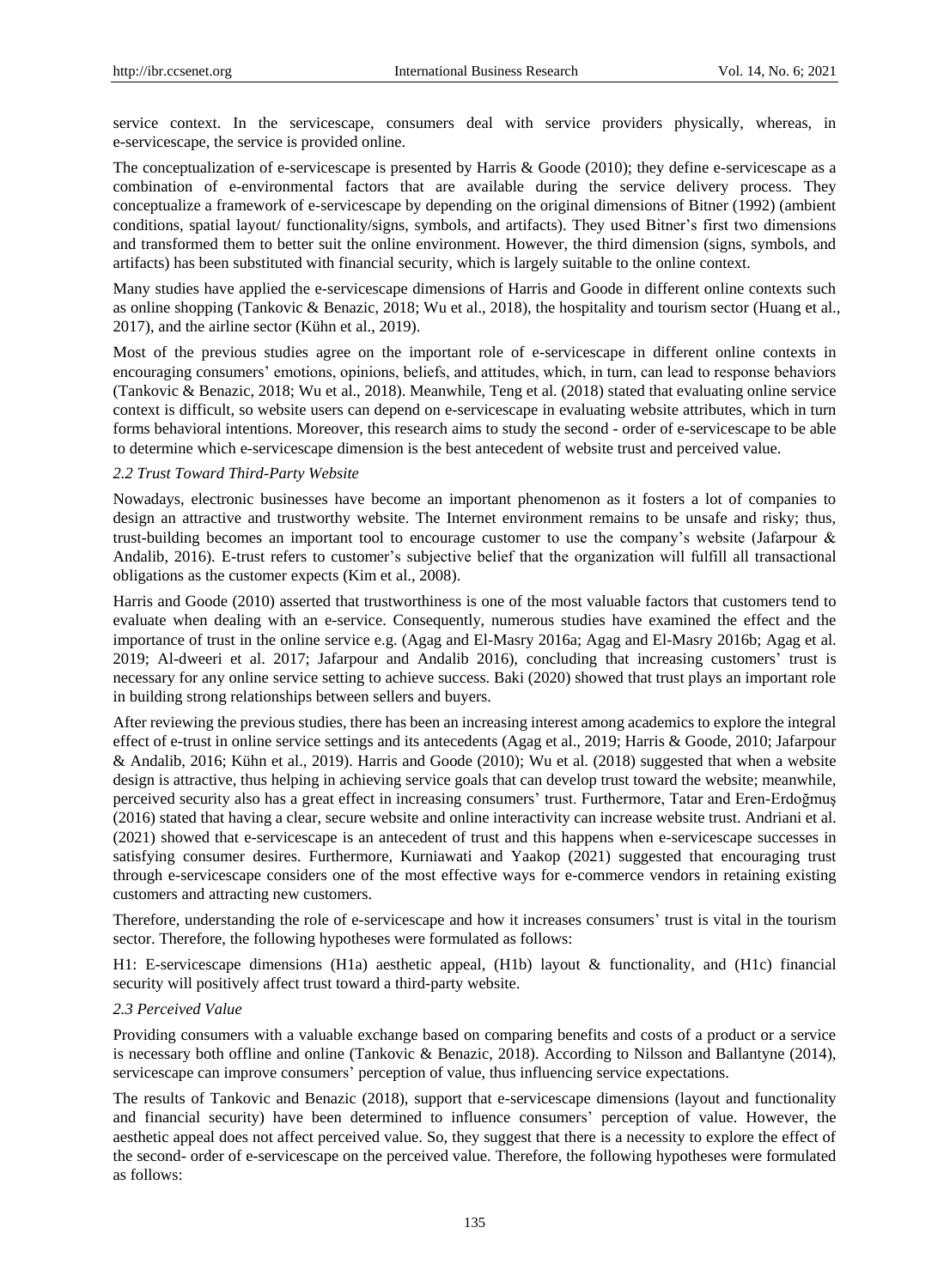H2: E-servicescape dimensions (H2a) aesthetic appeal, (H2b) layout & functionality, and (H2c) financial security will positively affect perceived value.

## *2.4 Trust Toward a Third-Party Website and Hotel's Booking Intentions*

Nowadays, consumers are increasingly booking hotels online. To be able to understand online booking intentions, we utilized the theory of reasoned action (TRA), which proposed that consumers" attitude toward a stimulus results from a consumer"s belief or cognitive evaluation of the stimulus. TRA states that a consumer"s intention to make an action is an important antecedent of actual behavior (Fishbein, 1979). Rauyruen et al. (2009) suggested that trust is considered as the link between the transactions happening before the actual purchase and after the purchase process, which then leads to purchase intentions. Due to the difficulty of measuring actual behaviors, this paper measures behavioral intentions as the superior predictors of consumers" actual behaviors.

Kim et al. (2017) proposed that consumers are skeptical about online booking; thus, they require all the necessary information before booking a room. To decrease consumer suspicion, hotels need to design a trustworthy website that matches consumers" expectations. Furthermore, Li et al. (2017) suggested that trust toward the website enhances the online purchasing intentions, as they showed that the online purchase intention in the case of the hotels is represented by online booking intentions. Baki (2020) addressed that consumer with a high level of trust toward the website is more likely to make a purchase. So, the following hypothesis was constructed:

H3: Trust toward third-party websites has a positive impact on the consumers" intentions to book a hotel online.

## *2.5 Perceived Value and Hotel's Online Booking Intentions*

Consumers" perceived value has been identified as the core element in the purchase intention; it is the perception of the benefits and the costs of the consumer products at the repurchase process (Shafiq et al., 2011). Malik and Rao (2019) stated that perceived value means meeting consumers" expectations.

Previous studies have paid much interest to the effect of perceived value on user behavior in different commercial contexts. In an offline context, Boksberger and Melsen (2011) proposed that perceived value is vital in-service organizations, as it helps them provide a good service that matches consumers" needs and wants, thus affecting the consumers' purchase intentions.

Shafiq et al. (2011) confirmed that the consumer's perceived value of consumer products affects purchase intentions. In the online shopping context, Tankovic and Benazic (2018); Wu and Chang (2016) stated that perceived value can positively influence online purchase intentions. Meanwhile, in the tourism sector, Agag et al. (2019); Chang et al. (2014); Kim et al. (2017); Ponte et al. (2015) suggested that the consumer"s perception of value has a positive effect on purchase intentions.

According to Kahneman and Tversky"s (1979) theory, we propose that the overall assessment of a product or service benefits and costs can affect consumer's intention to purchase online. Thus, the following hypothesis was formulated:

H4: Perceived value has a positive effect on the consumers" intentions to book a hotel online.

## *2.6 The Moderator Role of Online Booking Experience*

Prior studies Ling et al. (2010); Wu et al. (2018) stated that customers evaluate their online purchase experiences according to their perceptions of visual appeal, privacy, personalization, product information, and entertainment. So, the availability of a company"s information can significantly help in formulating customer"s previous purchase experience. Less experienced customers tend to be more risk-averse than those who are highly experienced (Lee & Tan, 2003). Wu et al. (2018) suggested that high-experienced customers tend to have higher website trust than less-experienced customers. So, the following hypothesis was constructed as follows:

H5: The effect of e-servicescape dimensions on trust toward the website will be higher for high-experience consumers than low-experience cconsumerss.

Koyuncu and Lien (2003) suggested that high-experienced customers have lower risks than less-experienced customers. Soopramanien (2011) argued that high-experienced customers tend to have a higher ability to evaluate the benefits and costs of products and are less skeptical about online shopping. The study showed that online experience plays an integral role in influencing how customers evaluate the benefits and risks related to the use of online shopping. Therefore, the following hypothesis was constructed:

H6: The effect of e-servicescape dimensions on perceived value will be higher for high-experienced consumers than low-experienced consumers.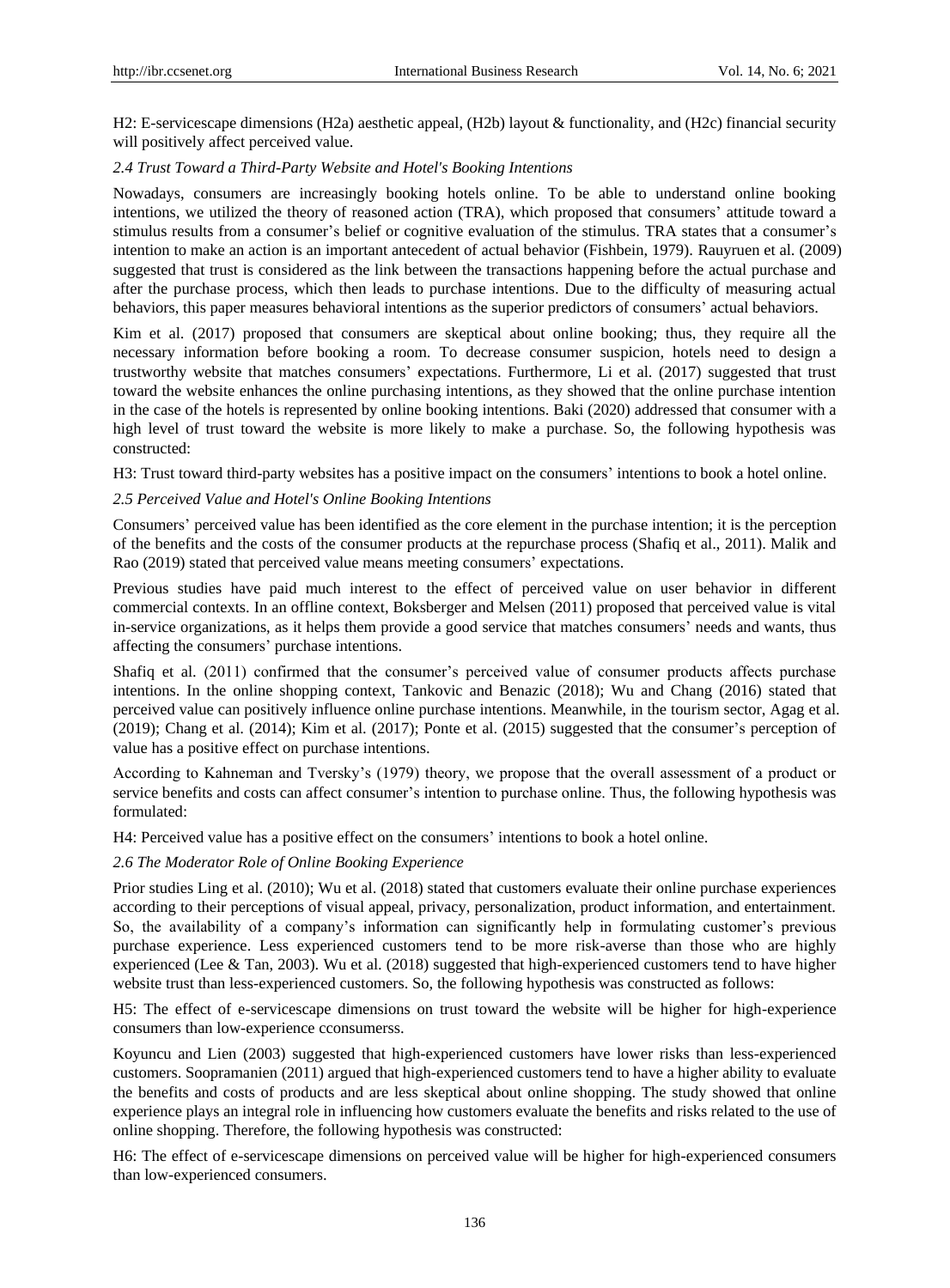Depending on the literature review, we develop the research framework (Figure1).

## *2.7 Theoretical Background*

Basin on the literature review, we develop the research framework (Figure1). In this research, we adopt the stimulus-organism-response (S-O-R) framework of Mehrabian & Russell (1974). This framework was the first to investigate the effect of the environment on consumer behavior. Furthermore, S-O-R introduced a theoretical background for the e-servicescape effects (Wu et al., 2018). Previous studies (Bitner,1992; Choi and Kandampully, 2019; Pizam and Tasci, 2019) have widely used the S-O-R model to examine the effect of servicescape on consumers' cognitions, emotions, and expectations.

Meanwhile, most of the previous studies (Harris and Goode, 2010; Tankovic and Benazic, 2018; Teng et al., 2018; Wu et al., 2018) showed that the e-servicescape concept was derived from the servicescape concept; thus, this study depended on the S-O-R model. The stimulus (S) represents the variables that affect the organism (O) and consumer"s emotions, opinions, emotions, beliefs, and attitudes, which, in turn, lead to the approach or avoidance response (R) behaviors. In this research, the stimulus is the e-servicescape (S), consumers" trust toward the website, and perceived value represent the organism (O), which leads to hotels' online booking, which represents the response (R).



Figure 1. The research framework

## **3. Research Methodology**

This research used a questionnaire to collect data from consumers who book a hotel via third-party websites. The following sections cover the sampling procedures, data collection process, questionnaire design, and its measures.

## *3.1 Sampling and Data Collection Process*

We applied a positivism philosophy and quantitative methods, which are more suitable for collecting data via questionnaire and understanding the factors that impact the hotel"s online booking. The study population involved all the hotel consumers. The sample consists of travelers who have at least made one online booking via a third-party website in the last 2 years. Respondents were then asked to choose the website, which they are familiar with, their favorite website, and the one they frequently use.

In Egypt, it is impossible to make a direct selection of a sample from the population, as there is no list of consumers" names who actually book hotel online via third-party websites in the last 2 years. So, convenience sampling (non-random sampling) has been determined as the most suitable technique to collect data where the members of the target population have met certain criteria e.g., geographical proximity, easy accessibility to the researcher, and willingness to participate (Etikan, 2016).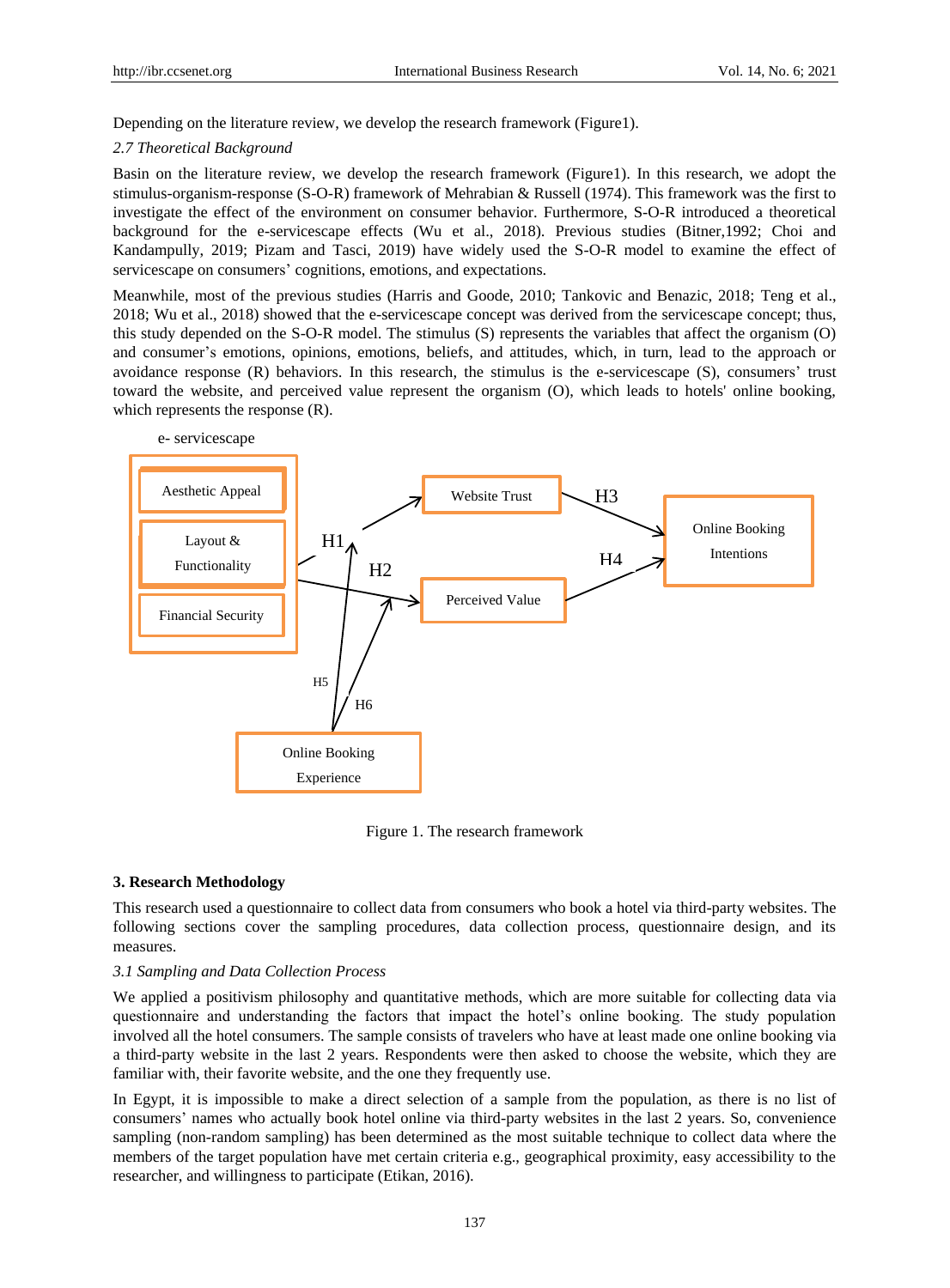The constructs were measured using Google Forms, and the questionnaire's link was posted on Facebook. Google Form application was chosen for several reasons; first, it is useful when the sample is largely demographically diverse. Second, hotel consumers in Egypt are widespread. Third, there is no list of consumers' names who book hotel online via third-party websites, so it is difficult to make a direct selection of a sample from the population. To ensure a consistent framework of the sample, respondents were asked to answer a screening question in the first section to verify eligibility, that is, respondents were asked if they made an online booking using third-party websites in the last 2 years. Positive answers enabled respondents to continue with the questionnaire.

The sampling method began as a convenience sample, which developed into snowball sampling as more respondents recommended other participants. The time needed to complete the survey is approximately 10–15 min. Thus, 324 participants answered the questionnaire (response rate = 81 %); 298 of them were valid and free of missing data, while 18 of them failed to pass the screening question, and 8 were invalid.

According to Jackson (2003), the minimum sample size should be a ratio of cases (N) to the required estimated parameters (q), and the ratio of estimation parameters to sample should be 1:10. This rule is suitable for the maximum likelihood (ML) method, which is by far the most prevalent method used in structural equation modeling (SEM) (Kline, 2011). According to this equation, our study sample size of responses fulfills the lower sample size criterion for implementing SEM. Table 1 shows the demographic characteristics of respondents.

| Variable          | Category                          | N   | $\frac{0}{0}$ |
|-------------------|-----------------------------------|-----|---------------|
|                   | Male                              | 120 | 40.3          |
| Gender            |                                   |     |               |
|                   | Female                            | 178 | 59.7          |
|                   | 18-29                             | 87  | 29.2          |
|                   | $30 - 39$                         | 138 | 46.3          |
|                   | 40-49                             | 59  | 19.8          |
| Age               | 50-59                             | 6   | 2             |
|                   | Over <sub>60</sub>                | 8   | 2.7           |
|                   | Not graduated from the university | 2   | 0.7           |
|                   | Bachelor's degree                 | 194 | 65.1          |
| Educational level | Master's or PhD                   | 102 | 34.2          |
|                   |                                   |     |               |
|                   | Less than $3000$ L.E              | 23  | 7.7           |
|                   | 3000 L.E less than 6000 L.E       | 80  | 26.8          |
| Income            | 6000 L.E to less than 9000 L.E    | 93  | 31.2          |
|                   | Over 9000 L.E                     | 102 | 34.2          |
| Note: $n=298$     |                                   |     |               |

Table 1. Demographic characteristics of respondents

Respondents are familiar with different third-party websites such as Agoda, AlMosafer, Wego, Trivago, TripAdvisor, and Expedia. Table 2 shows consumer"s opinions related to third-party websites.

|  | Table 2. Consumer's opinions related to a third-party website |  |
|--|---------------------------------------------------------------|--|
|  |                                                               |  |

| Third-party websites | Favorite website | The website that they<br>frequently use |
|----------------------|------------------|-----------------------------------------|
| <b>Booking</b>       | 183              | 191                                     |
| Hotels               | 49               |                                         |
| Agoda                | 12               |                                         |
| AlMosafer            | 6                |                                         |
| Wego                 |                  |                                         |
| Trivago              | 16               |                                         |
| TripAdvisor          |                  |                                         |
| Other websites       | 14               | 13                                      |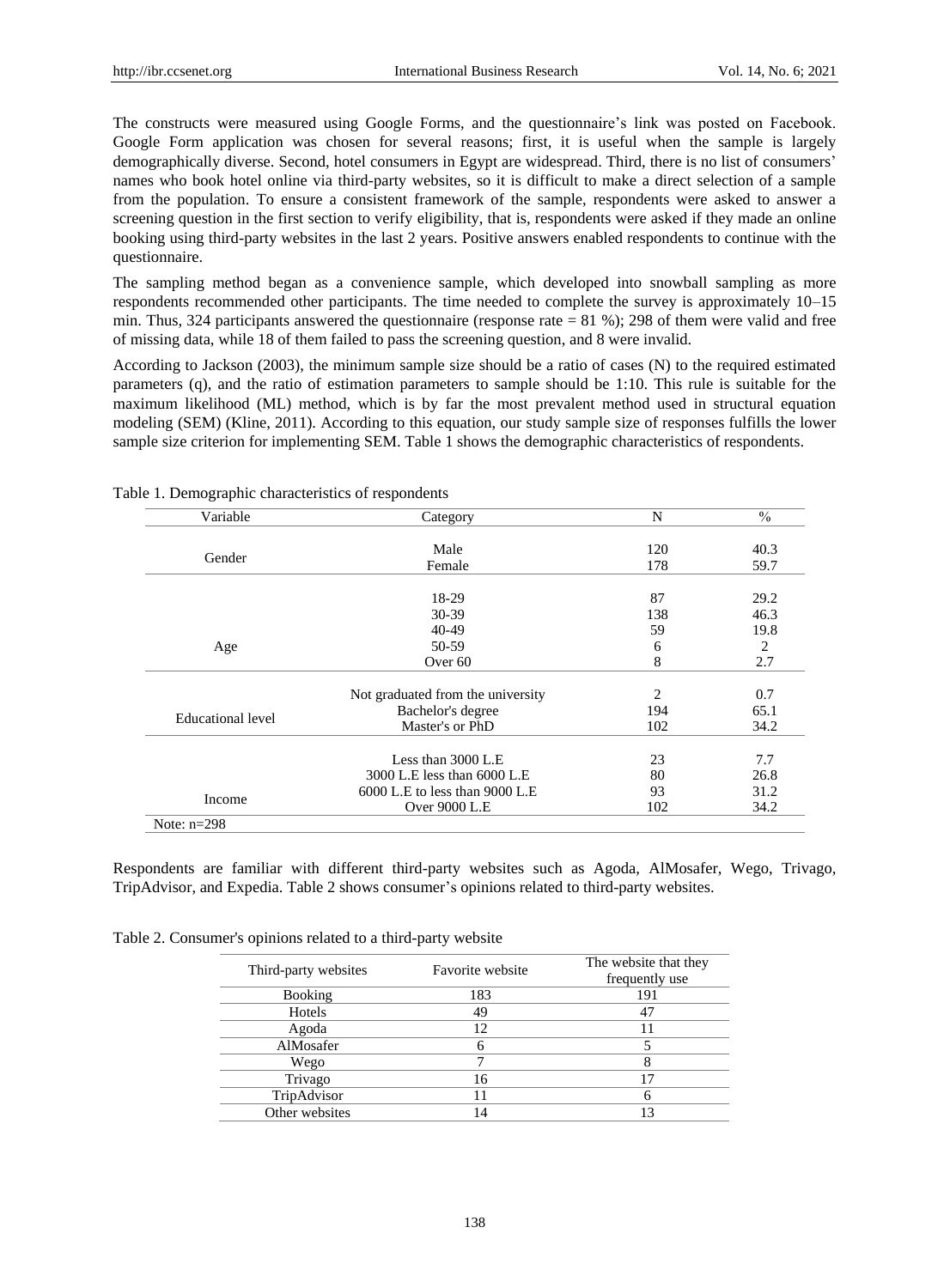# *3.2 Study Context*

This study is applied to Egypt for several reasons; first, Egypt is considered one of the most important tourism destinations in the world. Second, tourism is considered as one of the main sources of the Egyptian economy and foreign currency (Elbaz et al., 2018). Third, Egypt has been known to be one of the main leaders in the usage of the Internet and technology in the Middle East. Fourth, Egyptian consumers represent a necessary segment that hasn't received much attention in previous consumer behaviors. Fifth, most of the previous studies have been conducted in developed countries, and the application of e-commerce transactions in developing countries has remained to be scarce (Agag et al., 2019). Finally, it is important to determine the antecedent of consumers" e-trust and perceived value related to third-party websites to improve the Egyptian tourism sector.

# *3.3 Questionnaire Design and Its Measures*

The final questionnaire consists of two parts. The first part was designed to examine the study constructs (e-servicescape, website trust, perceived value, online booking intentions, and online booking experience). To measure the construct items, a five-point Likert scale was used, ranging from strongly disagree (1) to strongly agree (5). This research deals with e-servicescape as a second-order factor that consists of aesthetic appeal, layout & functionality, and financial security.

For the first part, e-servicescape was measured by the shortened scale of Harris and Goode (2010) through 24 items. The e-servicescape construct was as follows: aesthetic appeal (6 items); layout & functionality (13 items); and financial security (5 items). Trust toward a third-party website was measured by four items adapted from (Kim et al., 2011 and Wang et al., 2015). Perceived value was measured through four items copied from (Kim et al., 2012 and Ponte et al., 2015). The booking intentions construct was measured through three items adapted from (Kim et al., 2012). The previous online booking experience was then adapted to match the hotel context, which was measured by three items adapted from (Dai, 2007, and the researcher). The second part represents the respondents' demographic variables (gender, age, education level, and income level).

## **4. Results**

Hoyle (1995) stated that structural equation modeling (SEM) is a comprehensive statistical approach for testing hypotheses about relations among observed and latent variables. SEM was used to test the causal relationships that are represented by a series of structural relations (Byrne, 2013). It is a very useful technique to examine the direct and indirect relationship between variables. It can also minimize measurement errors (Civelek, 2018).

In SEM, two main steps were conducted to assess the proposed model. First, the measurement model was evaluated to assess the reliability and validity of the study variables. Second, the structural model was conducted to assess the model fit and testing the hypothesis (Anderson & Gerbing, 1988). The maximum likelihood estimation was then conducted to determine the measurement and structural model.

# *4.1 Measurement Model*

Significantly, to test the adequacy of the sample size, the Kaiser-Meyer-Olkin (KMO) measure of sampling adequacy was used in this study. The findings addressed that the value of KMO was above 0.80, which supports the use of factor analysis, and the data can then be grouped into a smaller set of factors, suggesting sampling adequacy. Furthermore, the researcher also tests the multicollinearity to ensure that there is no serious problem that resulted from the increased overlapping between the independent variables. We then estimated the variable inflation factor (VIF) for each model run. The results showed that all VIF values do not exceed 3, and the tolerance value was around  $\rightarrow 0.2$ , so there is no multicollinearity problem (O'brien, 2007). Moreover, for evaluating the measurement model, we conducted reliability and validity tests.

For improving the model fit of the measurement model, we deleted some items, so eleven items of e-servicescape and two items of perceived value were deleted (see "Appendix A").

This study applied AMOS (V. 23) to analyze the measurement model. The maximum likelihood estimation was conducted. Fit indices for the measurement model  $(x2=2.048$ , comparative fit indices  $(CFI) = 0.933$ , and the root mean square error of approximation (RMSEA) = 0.059 falls within the acceptable range of 0.05 to 0.08 (Hair et al., 2014). Overall, the model had acceptable goodness of fit.

The reliability, convergent validity, and discriminant validity were then examined before testing the hypotheses. As shown in Table 3, the reliability of all constructs was above 0.7 (Hair et al., 2014). Besides, the factor loading for each construct was between 0.359 and 0.884, which is higher than the suggested rule that factor loading for each item should be  $\geq 0.35$  when the sample exceeds 250 units, as the sample size = 298 (Hair et al., 2014).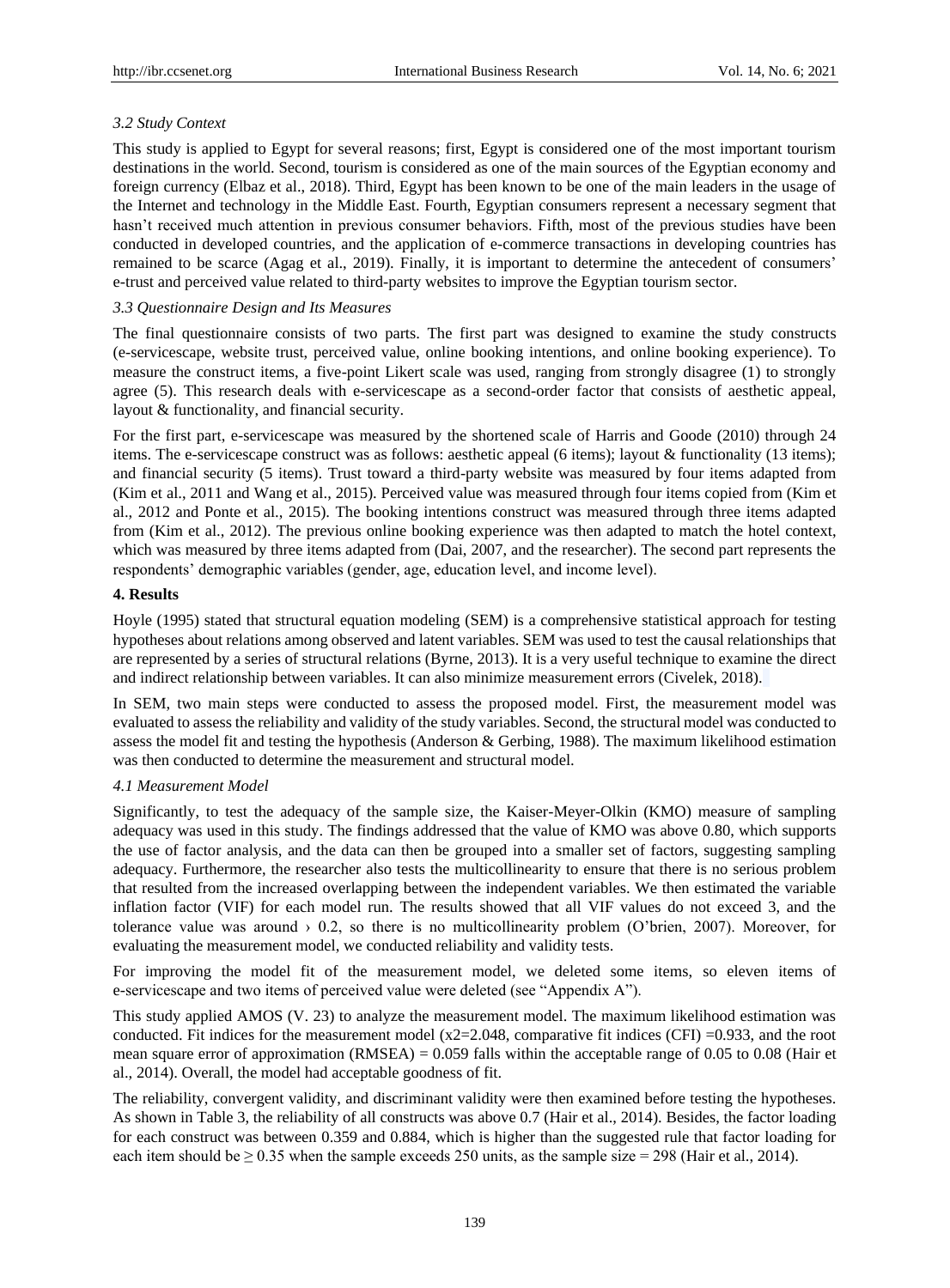Composite reliability (CR) values ranged from 0.678 to 0.874, which is above 0.6. The average variance extracted (AVE) values for all constructs were determined to be above 0.5, except for aesthetic appeal and financial security (Fornell & Larcker, 1981). The AVE of aesthetic appeal is equal to 0.452, whereas the financial security construct is equal to 0.435. Further, Malhotra and Dash (2016) suggested that reliability can be established through CR alone, as AVE is often too strict. So, convergent validity has been confirmed.

Table 3. The results of the measurement model of the study"s variables

| <b>Construct/Indicators</b>                                 | Loadings | Composite<br><b>Reliability</b><br>(CR) | Cronbach's<br>alpha | Average<br><b>Variance</b><br><b>Extracted</b><br>(AVE) |
|-------------------------------------------------------------|----------|-----------------------------------------|---------------------|---------------------------------------------------------|
| <b>Online booking intentions</b>                            |          | 0.854                                   | 0.840               | 0.665                                                   |
| My willingness to book hotel rooms from this website is     | 0.884    |                                         |                     |                                                         |
| high                                                        |          |                                         |                     |                                                         |
| If I were to book hotel rooms, I would consider booking it  | 0.874    |                                         |                     |                                                         |
| from this website                                           |          |                                         |                     |                                                         |
| I expect to book hotel rooms online in the near future      | 0.670    |                                         |                     |                                                         |
| Trust toward third-party website                            |          | 0.852                                   | 0.865               | 0.592                                                   |
| I believe that this website is trustworthy                  | 0.661    |                                         |                     |                                                         |
| This website has integrity                                  | 0.766    |                                         |                     |                                                         |
| The website fulfills its promise                            | 0.856    |                                         |                     |                                                         |
| The website provides reliable information                   | 0.782    |                                         |                     |                                                         |
| <b>Perceived Value</b>                                      |          | 0.743                                   | 0.720               | 0.593                                                   |
| Considering the money, I pay to book the hotel on this      | 0.702    |                                         |                     |                                                         |
| website, online booking here is a good deal                 |          |                                         |                     |                                                         |
| Considering the effort, I make in booking on this website,  | 0.833    |                                         |                     |                                                         |
| online booking here is worthwhile                           |          |                                         |                     |                                                         |
| <b>Atheistic Appeal</b>                                     |          | 0.765                                   | 0.794               | 0.452                                                   |
| The way it displays its products is attractive              | 0.552    |                                         |                     |                                                         |
| Is conservative                                             | 0.776    |                                         |                     |                                                         |
| I think that this web site is very entertaining             | 0.701    |                                         |                     |                                                         |
| The enthusiasm of this web site is catching, it picks me up | 0.641    |                                         |                     |                                                         |
| <b>Layout &amp; Functionality</b>                           |          | 0.860                                   | 0.854               | 0.508                                                   |
| There are convenient ways to maneuver among related         | 0.706    |                                         |                     |                                                         |
| pages and between different sections                        |          |                                         |                     |                                                         |
| Navigation through this web site is intuitively logical     | 0.776    |                                         |                     |                                                         |
| This web site is user-friendly                              | 0.804    |                                         |                     |                                                         |
| Technical details about products can be easily accessed     | 0.712    |                                         |                     |                                                         |
| This web site is tailored toward me                         | 0.674    |                                         |                     |                                                         |
| This web site makes purchase recommendations that           | 0.582    |                                         |                     |                                                         |
| match my needs                                              |          |                                         |                     |                                                         |
| <b>Financial security</b>                                   |          | 0.678                                   | 0.642               | 0.435                                                   |
| Payment procedures seem to take a long time                 | 0.704    |                                         |                     |                                                         |
| Paying for goods involves entering a lot of details         | 0.825    |                                         |                     |                                                         |
| When buying from this web site I am not reassured by the    | 0.359    |                                         |                     |                                                         |
| security procedures                                         |          |                                         |                     |                                                         |
| <b>Online booking experience</b>                            |          | 0.874                                   | 0.867               | 0.698                                                   |
| I booked hotels via a third-party website for a long time   | 0.846    |                                         |                     |                                                         |
| I frequently book hotels via a third-party website          | 0.872    |                                         |                     |                                                         |
| I have good information related to the booking process      | 0.786    |                                         |                     |                                                         |

Discriminant validity is accepted if each construct's AVE is larger than its shared variance with any other construct. In Table 4, the square root of AVE of each construct is proved to be larger than the correlations among the constructs (Fornell & Larcker, 1981), which is realized for all constructs.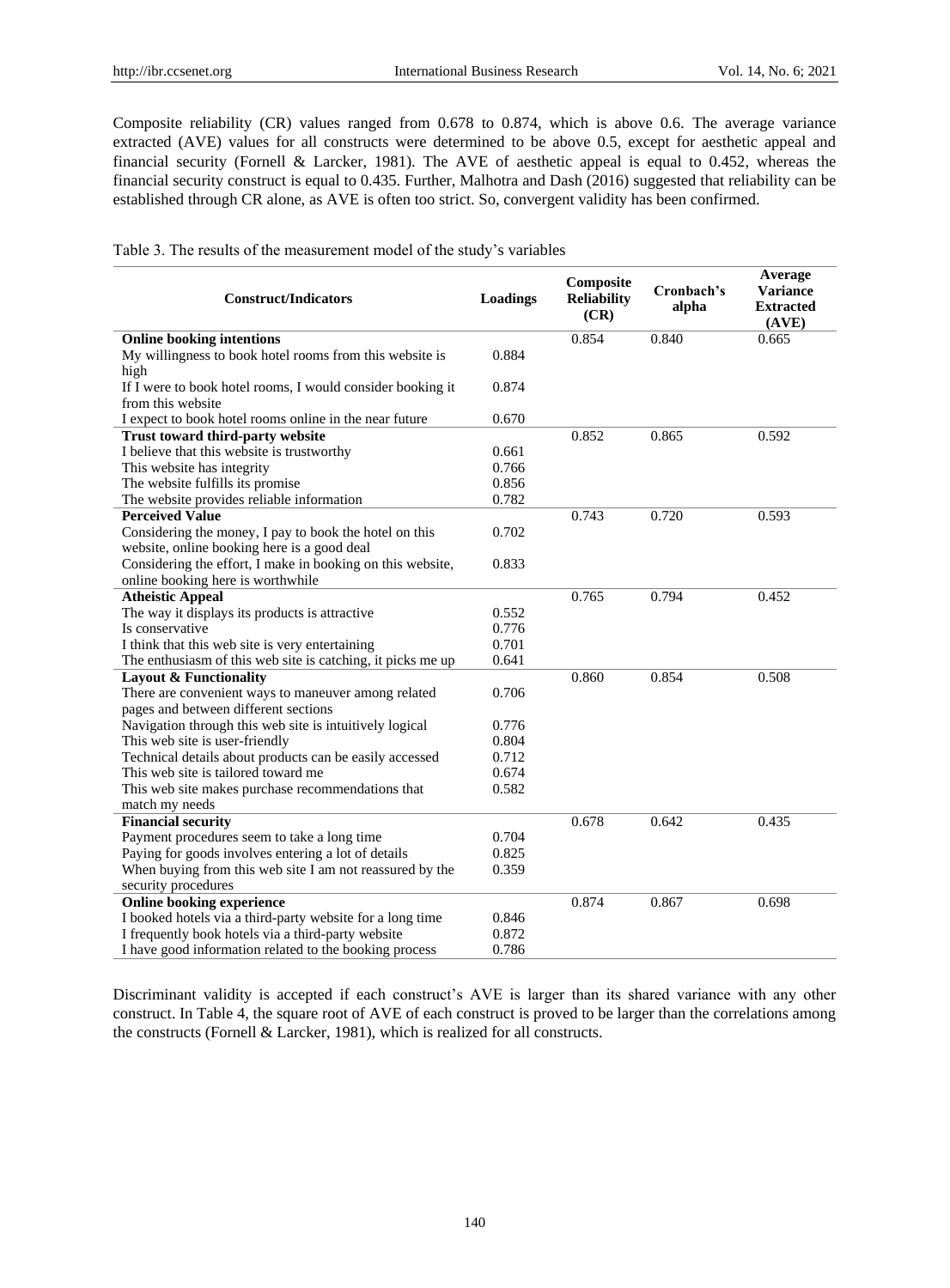| Study's<br>dimensions               | Aesthetic<br>Appeal | Lavout&<br><b>Functionalty</b> | Website<br><b>Trust</b> | Online<br>booking<br>intentions | Online<br>booking<br>experience | Perceived<br>value | <b>Financial</b><br>security |
|-------------------------------------|---------------------|--------------------------------|-------------------------|---------------------------------|---------------------------------|--------------------|------------------------------|
| Aesthetic                           | 0.673               |                                |                         |                                 |                                 |                    |                              |
| Appeal                              |                     |                                |                         |                                 |                                 |                    |                              |
| Lavout&<br><b>Functionality</b>     | 0.578               | 0.713                          |                         |                                 |                                 |                    |                              |
| <b>Website Trust</b>                | 0.481               | 0.701                          | 0.769                   |                                 |                                 |                    |                              |
| <b>Online booking</b><br>intentions | 0.531               | 0.680                          | 0.723                   | 0.815                           |                                 |                    |                              |
| <b>Online booking</b><br>experience | 0.449               | 0.568                          | 0.557                   | 0.667                           | 0.835                           |                    |                              |
| <b>Perceived value</b>              | 0.529               | 0.509                          | 0.641                   | 0.754                           | 0.573                           | 0.770              |                              |
| <b>Financial</b><br>security        | 0.259               | 0.279                          | 0.207                   | 0.382                           | 0.381                           | 0.376              | 0.660                        |

| Table 4. Discriminant validity for the study's construct |  |  |  |
|----------------------------------------------------------|--|--|--|
|----------------------------------------------------------|--|--|--|

Note: AVE's square roots are shown on diagonal.

\*P value<0.001.

After validating the measurement model, the researcher will advance to the next required step, "structural model assessment."

#### *4.2 Data Analysis: Structural Model Assessment*

The structural model assessment describes the causal relationships between latent variables, and it aims to test the hypothesized research model. The results of the structural model confirmed that overall, the model had acceptable goodness of fit of Hair et al. (2014) ( $x2=2.519$ , comparative fit indices (CFI) =0.906 and the root mean square error of approximation (RMSEA) =  $0.072$ . The results of testing hypotheses from H1 to H4 (See Figure 2). Table 5 shows the β, the p-values, and the decision related to the hypotheses.

| <b>Hypotheses</b> | <b>Independent Variable</b>         | <b>Dependent Variable</b>        |       | <b>P-value</b> | <b>Decision</b> |
|-------------------|-------------------------------------|----------------------------------|-------|----------------|-----------------|
| H <sub>1</sub> a  | Aesthetic appeal                    |                                  | 0.138 | **             | Accepted        |
| H1 <sub>b</sub>   | Layout & Functionality              | Trust toward third party website | 0.531 | ***            | Accepted        |
| H <sub>1</sub> c  | Financial security                  |                                  | 0.072 | 0.124          | Rejected        |
| H2a               | Aesthetic appeal                    |                                  | 0.237 | ***            | Accepted        |
| H2h               | Layout & Functionality              | Perceive value                   | 0.227 | ***            | Accepted        |
| H2c               | Financial security                  |                                  | 0.171 | ***            | Accepted        |
| H <sub>3</sub>    | Trust toward third-party<br>website |                                  | 0.410 | ***            | Accepted        |
| H4                | Perceived value                     | Online booking intentions        | 0.385 | ***            | Accepted        |
|                   |                                     |                                  |       |                |                 |

Table 5. The results of structural model and hypotheses testing

Note: \*\* p<0.01, \*\*\*p<0.001

Figure 2 shows the influences of aesthetic appeal (β = 0.138; p < 0.01) and layout& functionality (β = 0.531; p < 0.001) on trust toward third-party websites are significant. Therefore, hypotheses H1a and H1b are acceptable. However, the interrelationship between financial security and trust toward a third-party website was found to be insignificant ( $\beta = 0.072$ ; p = 0.124), so H1c was then rejected. Similarly, aesthetic appeal ( $\beta = 0.237$ ; p < 0.001), layout& functionality (β = 0.227; p < 0.001), and financial security (β = 0.171; p < 0.001) on perceived value were determined significant. So, H2a, H2b, and H2c are supported. Moreover, H3 predicted that trust toward a third-party website has a positive impact on online booking intentions (β = 0.410; p < 0.001). Moreover, H4 addressed that perceived value has a positive effect on consumer's intentions to book a hotel online ( $\beta$  = 0.385; p < 0.001), and Figure 2 confirms.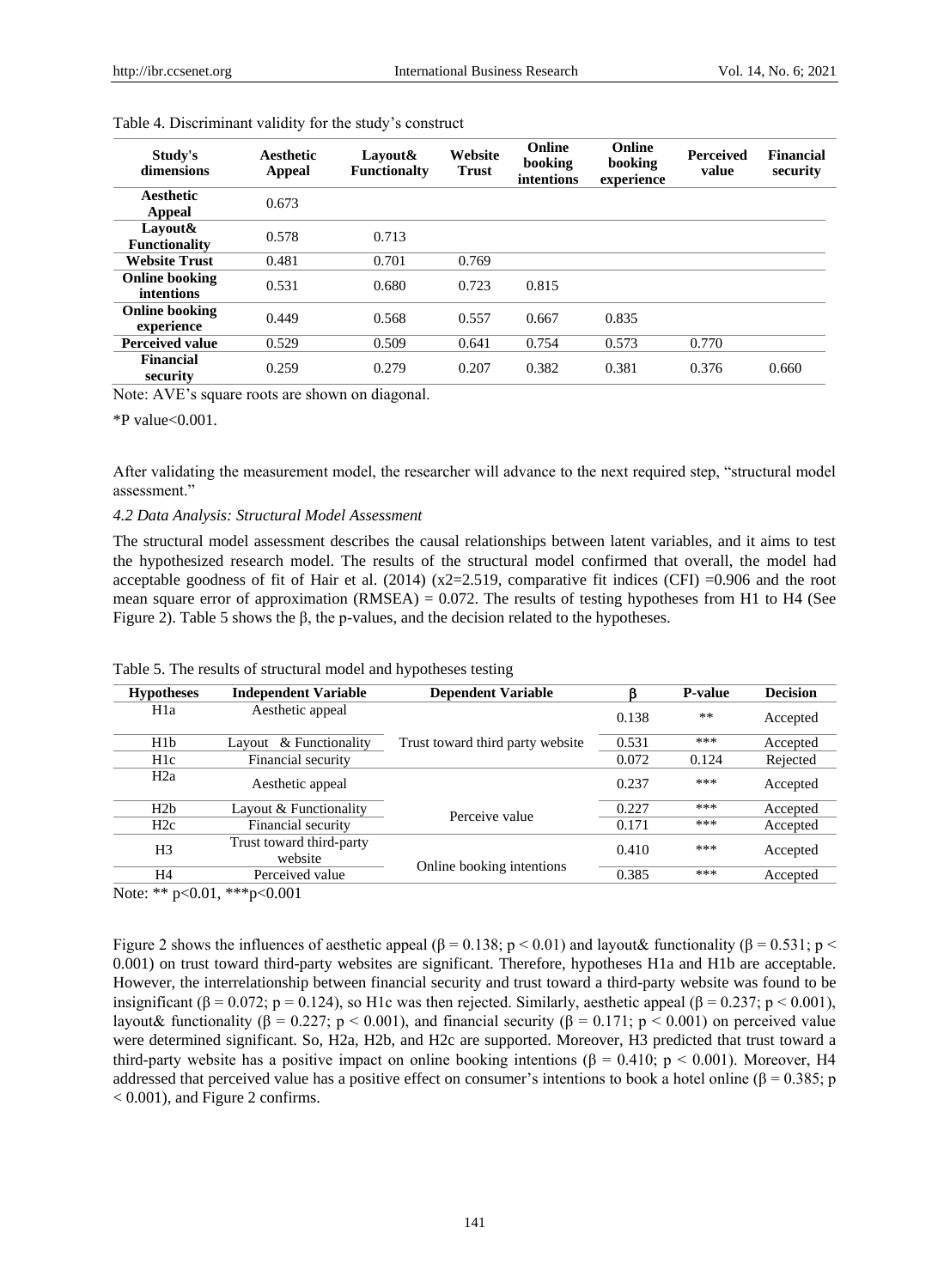

Figure 2. The results of hypotheses testing

For exploring the moderating role of online booking experience on the relationship among e-servicescape, trust toward the third-party website, and perceived value. We divide the respondents into four groups by using the K-means cluster technique. For example, the four groups for financial security and online booking experience are (1) High financial/ high online booking experience; (2) High financial/ low online booking experience; (3) low financial/ high online booking experience; and (4) low financial/ low online booking experience.

As shown in Figure 3, the findings show that consumers with higher experience tend to have a higher level of trust toward third-party websites in terms of aesthetic appeal ( $F = 52.763$ ;  $p < 0.001$ ). Therefore, H5a is supported. Also, higher-experienced consumers have a higher level of trust in websites than less-experienced ones toward layout & functionality ( $F = 26.653$ ;  $p < 0.001$ ). So, H5b is acceptable. Respondents with high experience also have higher trust toward third-party websites in relation to financial security ( $F = 213.777$ ; p < 0.001). So, H5c is supported.

Similarly, respondents with higher experience also have a higher level of perceived value toward aesthetic appeal rather than the less-experienced ones ( $F = 40.988$ ;  $p < 0.001$ ). So, H6a is supported. Moreover, more experienced consumers tend to have higher perceived value than less-experienced ones in terms of layout& functionality ( $F = 26.913$ ;  $p < 0.001$ ). So, H6b is accepted. Respondents with higher experience were also found to have a higher level of perceived value in relation to financial security  $(F = 225.209; p < 0.001)$ . So, H6c is accepted, and so H5 and H6 are supported (Figure 3).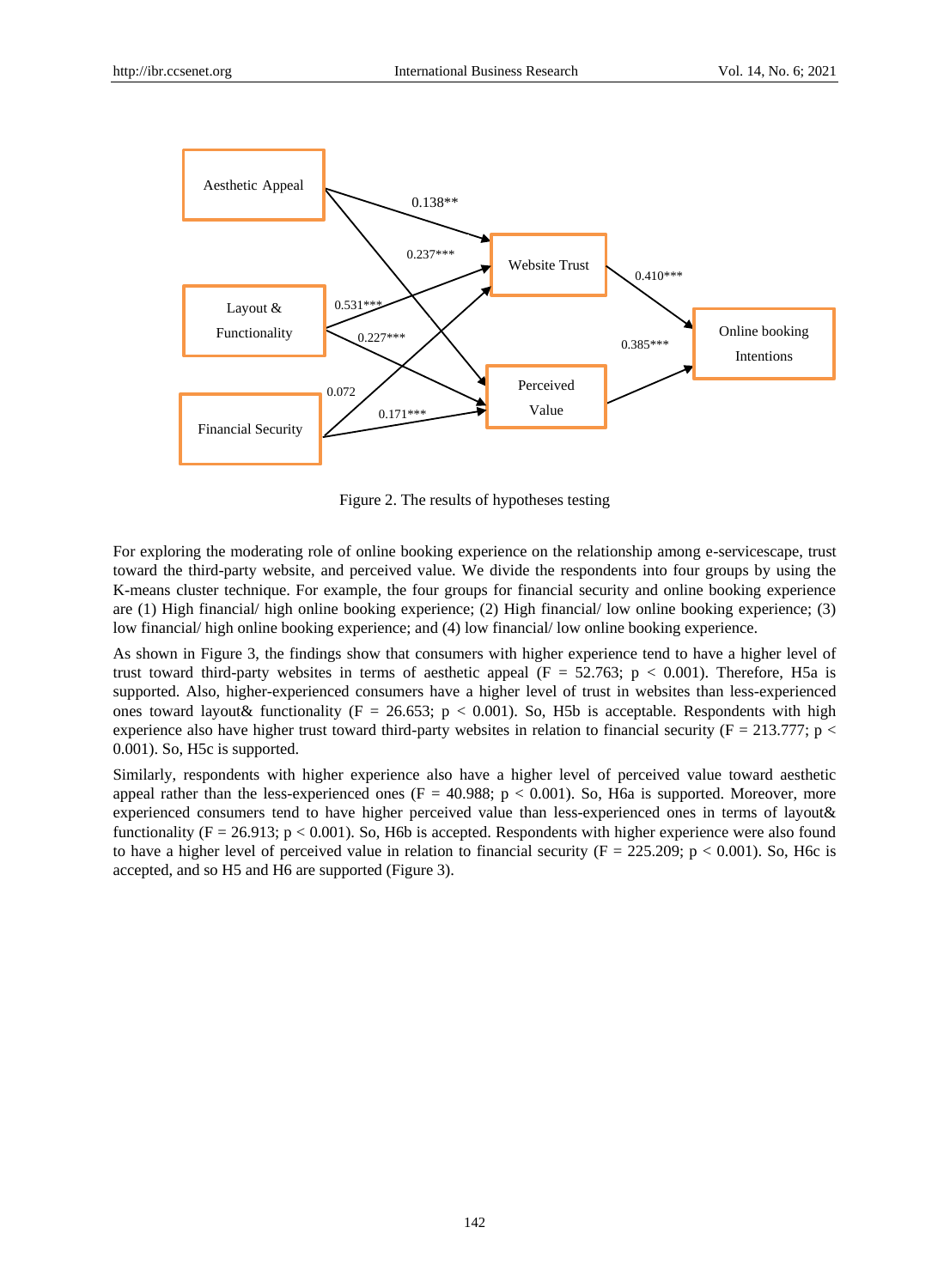

Figure 3. The role of the moderator variable (online booking experience)

## **5. Discussion and Implications**

## *5.1 Conclusion*

Depending on the S-O-R model, we applied e-servicescape to the hospitality and tourism sector. We explored whether the dimensions of e-servicescape can lead to online booking intentions through website trust and perceived value.

First, we found some agreement upon the generalization of Harris and Goode"s model of e-servicescape, and especially in aesthetic appeal and layout & functionality. In this regard, this study suggests that both aesthetic appeal and layout & functionality play an important role in enhancing consumer trust. The study"s findings did not find a relationship between financial security and trust toward a third-party website, but this insignificant result may be due to the Egyptian consumers' nature, as they are more skeptical about the security policies and procedures in the e-service context. This is matched with Jafarpour and Andalib (2016), as they recognized that the internet environment is unsafe and risky, so trust-building becomes an important tool to encourage customers to deal with the company's website. Moreover, Harris and Goode (2010) proposed that there is the weakest link between financial security and trust toward the website. Therefore, the third-party website should exert much effort in securing consumers' personal and payment method data. They should clarify to their consumers, how websites secure their information.

Second, our results confirm that the three dimensions of e-servicescape have a significant effect on the consumer"s perception of value. These results contradict Tankovic and Benazic (2018) that aesthetic appeal does not affect perceived value. However, they agree that layout & functionality, and financial security influence customers" perception of value. When consumers feel that the e-servicescape of a third-party website concentrates on aesthetics, arrangement and structure, usability, information relevance, site security, fair prices, and saving time and effort, this increases their perception of value.

Third, consumers are more likely to book hotels when they trust the third-party website. Our findings are consistent with various studies, which demonstrated that trust in a website has a positive impact on booking intentions (Kim et al., 2017; Li et al., 2017). This may be due to the consumer's need to collect all the needed information to trust the hotel.

Fourth, consumers are more likely to book hotels when they perceive the value of the website. Our findings are also consistent with that of Agag et al. (2019); Chang et al. (2014); Kim et al. (2017); Ponte et al. (2015), who showed that consumers' perception of value has a positive effect on booking intentions. This is also in line with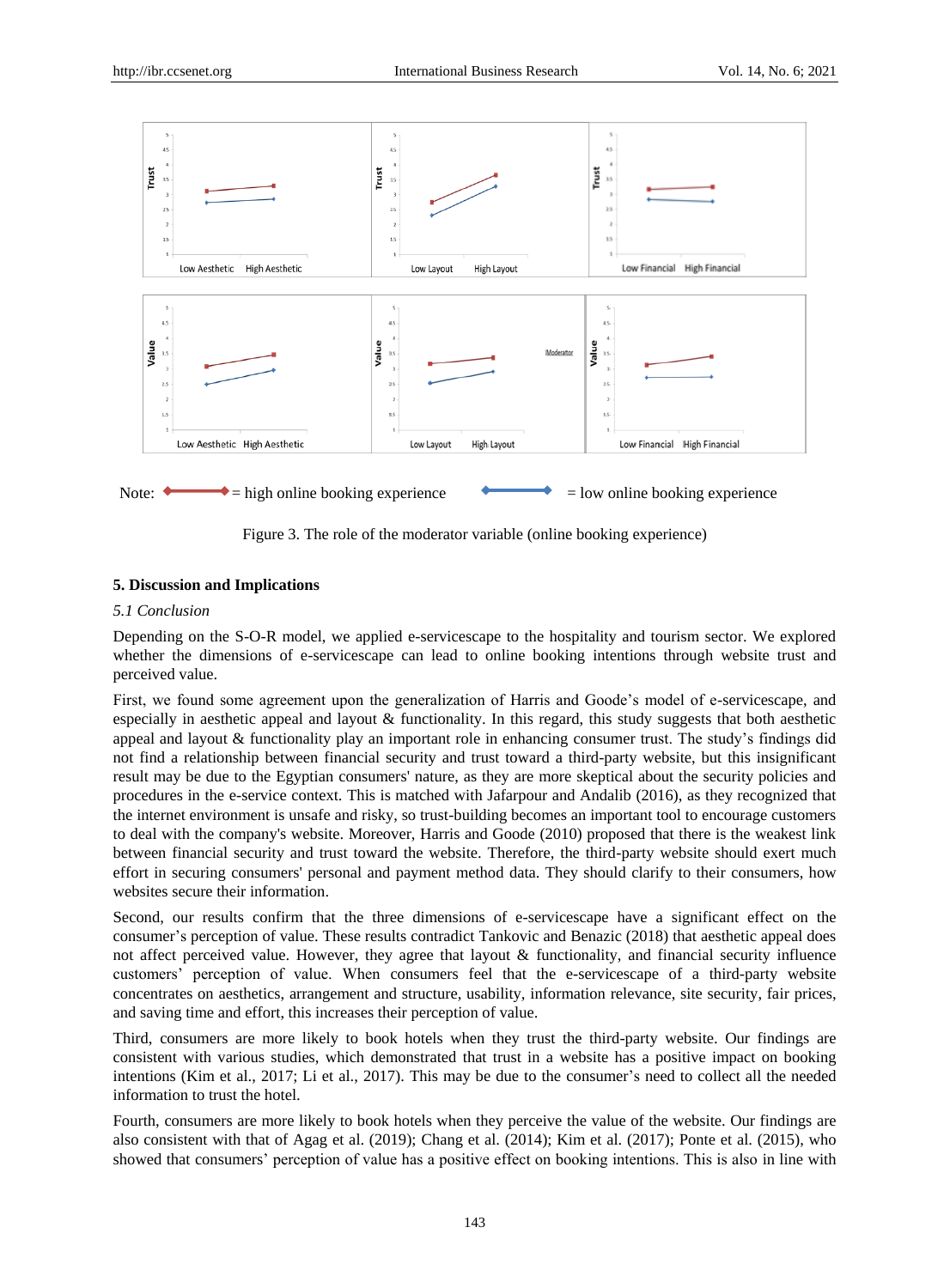Kahneman and Tversky's (1979) theory, which assumes that the overall assessment of a product or service's benefits and costs affect online purchase intention.

Fifth, more online booking experience enhances trust toward websites. Our findings agree with Wu et al. (2018) who argued that high-experienced customers have higher website trust than less-experienced ones. So, when consumers can evaluate their online booking experience related to their perceptions of visual appeal, the relevance of information, and entertainment, this will increase trust.

Finally, more online booking experience improves the consumer's perception of value. Our findings are in line with Koyuncu and Lien (2003); Soopramanien (2011) who argued that high-experienced customers have a higher ability to assess the benefits and costs of products. So, these consumers can better evaluate booking processes via third-party websites.

#### *5.2 Theoretical Implications*

Using the S-O-R model, this paper helps in understanding how the construct of e-servicescape at hotels and the tourism sector is affecting website trust, perceived value, and booking intentions. This paper also contributes by filling research gaps in the following points:

First, a shortened version of Harris and Goode's (2010) e-servicescape scale is applied for testing the effect on website trust and the perceived value and booking intention by utilizing the S-O-R model. Many studies focusing on e-servicescape in the online shopping context few examine it in the hospitality context.

Second, this research deals with e-servicescape as a second-order factor, exploring its impact on website trust and consumers" perception of value. This matched with the recommendation of Tankovic and Benazic (2018) to study the impact of each dimension of e-servicescape separately on the customers" perception of value.

Third, this research advances the literature by exploring how website trust and perceived value affect online booking intention. Prior literature did not give much attention in examining the effect of e-servicescape on perceived value and trust toward third-party websites in the tourism sector through the S-O-R framework.

Fourth, this research contributes to the literature by studying the moderating role of the online booking experience in the tourism sector. Prior studies gave much attention to examine the effect of the online experience in the online purchasing context few examine it in the hospitality context.

#### *5.3 Managerial Implications*

Managers who are responsible for designing a third-party website should consider the aesthetic appeal and layout & functionality and combine them to enhance trust. However, our findings argued that there is no significant effect of financial security on website trust. Managers and designers should work more on the security policies by showing how the website secures all personal and financial information against fraud and theft and further provide privacy guarantees to increase trust.

To enhance website trust and perceived value, third-party websites should exert more effort to enhance the visual appeal, aesthetics, and entertainment value of websites. Designers should concentrate on improving the aesthetic appeal as it constitutes first impression (Tankovic & Benazic, 2018). Special focus should be put on functionality & layout as they are considered as important criteria for evaluating online content. Managers should focus on increasing the websites' usability, managing all the needed information, and personalizing parts of their website pages to meet customer needs and wants. Moreover, the research showed that financial security has a positive effect on website perceived value. Therefore, special focus should be put on providing policies and procedures that ensure transaction security to protect consumers" personal and financial data, showing how the payment processes are safe and secure.

Alternatively, research indicates the existence of the positive effects of website trust, perceived value, and booking intention via third-party websites; marketing managers and designers should make the necessary steps to enhance website trust and perceived value. As per our findings, managers should encourage consumers to post their reviews, showing the benefits and costs they have incurred when using this third-party website and how the use of this website has saved consumers" time, money, and effort. In this way, the perceived risk and uncertainty in terms of using the website will decrease. Managers should enable consumers to rate the privacy and security levels of the website and how it secures their personal and financial data. All these procedures will help in increasing trust. Furthermore, managers should provide 24/7 service for answering consumers' inquiries to motivate consumers to continue booking through their websites. This direct contact with consumers will help managers to know what prevents consumers from booking online and thus try to solve all these problems which may help in increasing the website trust and perceived value.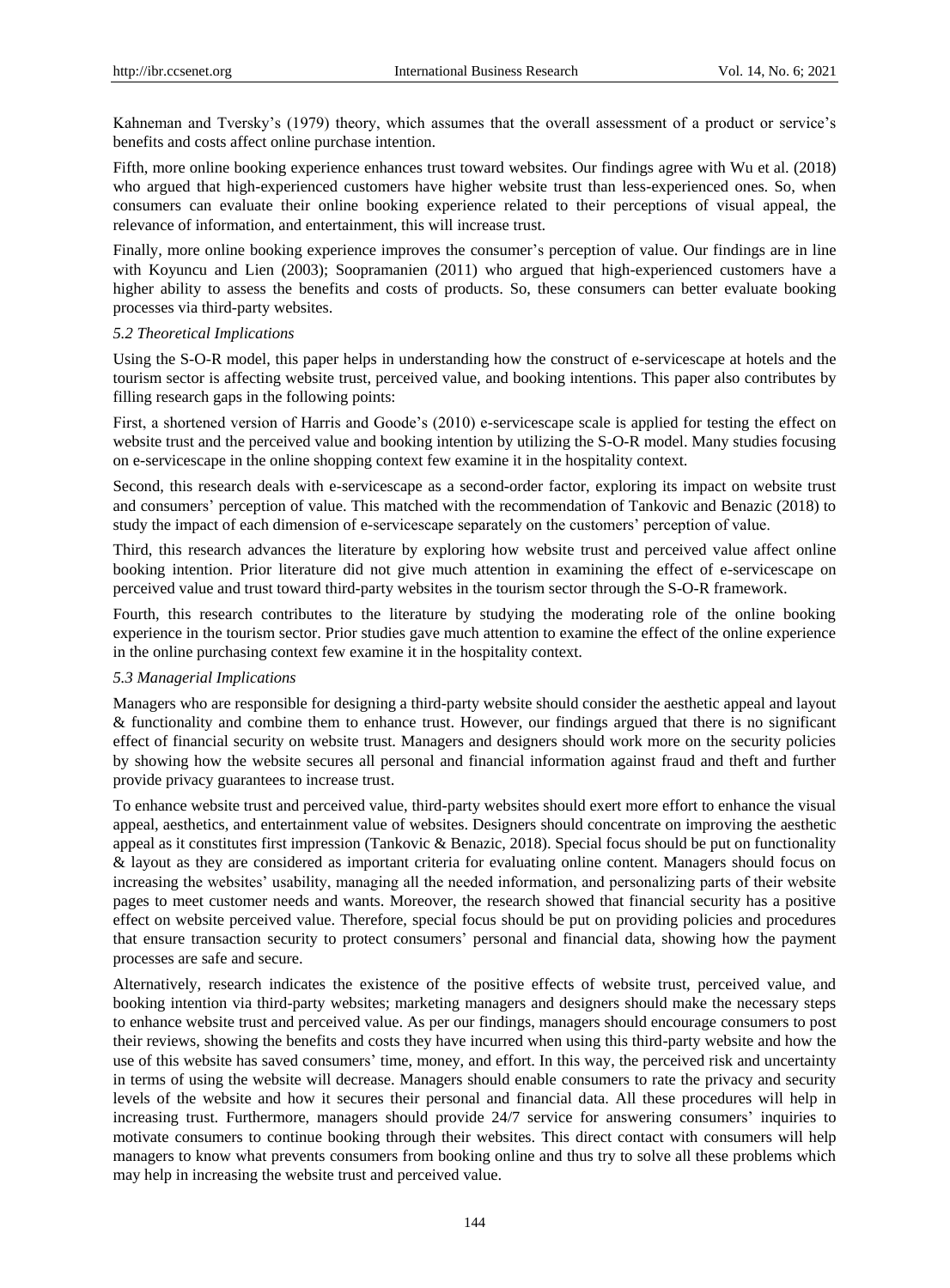Managers should seek to attract less-experienced consumers and try to increase their website trust level by providing them with all the needed information.

Moreover, high experienced customers tend to have a higher ability to evaluate the benefits and the costs of the product and have a lower risk than low-experienced customers (Soopramanien, 2011). Managers should seek to attract low experienced ones by providing various promotional offers and encouraging consumers to participate in loyalty programs and showing how consumers who frequently book hotels via third-party websites will benefit from offers and save money. These mechanisms, managers can be used to encourage consumers to frequently book hotels via the third-party website.

Finally, consumers' perception of website trust and perceived value were found to be higher in high-experience consumers than in low consumers. A high-experienced consumer seems to be more knowledgeable and able to evaluate their online booking experiences according to their perceptions of visual appeal, privacy, personalization, product information, and entertainment. Thus, high-experienced customers tend to have higher website trust (Wu et al., 2018), while less-experienced customers tend to be more risk-averse (Lee & Tan, 2003). Managers should seek to attract less-experienced consumers and try to increase their website trust level by providing them with all the needed information.

Additionally, high-experienced customers tend to have higher perceived value (Soopramanien, 2011). Managers should seek to attract low experienced ones by providing various promotional offers, encouraging participation in loyalty programs, and showing how consumers who frequently book hotels via the website will benefit from offers and save money.

## **6. Limitations and Future Research Directions**

This study has some limitations. First, the study"s sample was drawn from Egypt"s population, so generalizing the results may be difficult. Future studies should incorporate other countries and perform a comparative study between developed and developing countries to understand the moderating role of culture. Second, this study tested the hypotheses with a questionnaire that provided only cross-sectional data. Future research can develop a longitudinal study to address methodological limitations. Third, future studies can explore the relationship between e-servicescape and other important variables, such as customer experience, e-service satisfaction, website image, and engagement. Fourth, future researchers may use the customers' traits as an antecedent of e-servicescape and how different personality traits affect customer perception of e-servicescape. Fifth, future studies may observe the effect of online reviews in enhancing customers' trust and perceived value. Finally, future research may test the moderator role of other factors, such as customer demographic variables, individual cultural character, and personality traits.

#### **References**

- Abarbanel, B., Bernhard, B., Singh, A. K., & Lucas, A. (2015). Impact of virtual atmospherics and functional qualities on the online gambler"s experience. *Behaviour & Information Technology*, *34*(10), 1005-1021. <https://doi.org/10.1080/0144929X.2015.1046930>
- Agag, G. M., Khashan, M. A., Colmekcioglu, N., Almamy, A., Alharbi, N. S., Eid, R., … Abdelmoety, Z. H. S. (2019). Converting hotels website visitors into buyers: How online hotel web assurance seals services decrease consumers" concerns and increase online booking intentions. *Information Technology & People*, ITP-12-2017-0446. <https://doi.org/10.1108/ITP-12-2017-0446>
- Agag, G., & El-Masry, A. A. (2016a). Understanding consumer intention to participate in online travel community and effects on consumer intention to purchase travel online and WOM: An integration of innovation diffusion theory and TAM with trust. *Computers in Human Behavior*, *60*, 97-111. <https://doi.org/10.1016/j.chb.2016.02.038>
- Agag, G., & El-Masry, A. A. (2016b). Understanding the determinants of hotel booking intentions and moderating role of habit. *International Journal of Hospitality Management*, *54*, 52-67. <https://doi.org/10.1016/j.ijhm.2016.01.007>
- Al-dweeri, R. M., Obeidat, Z. M., Al-dwiry, M. A., Alshurideh, M. T., & Alhorani, A. M. (2017). The impact of e-service quality and e-loyalty on online shopping: Moderating effect of e-satisfaction and e-trust. *International Journal of Marketing Studies*, 9(2), 92-103.<https://doi.org/10.5539/ijms.v9n2p92>
- Anderson, C. (2011). Search, OTAs, and online booking: An expanded analysis of the billboard effect. *Cornell Hospitality Report*, *11*(8), 6-10.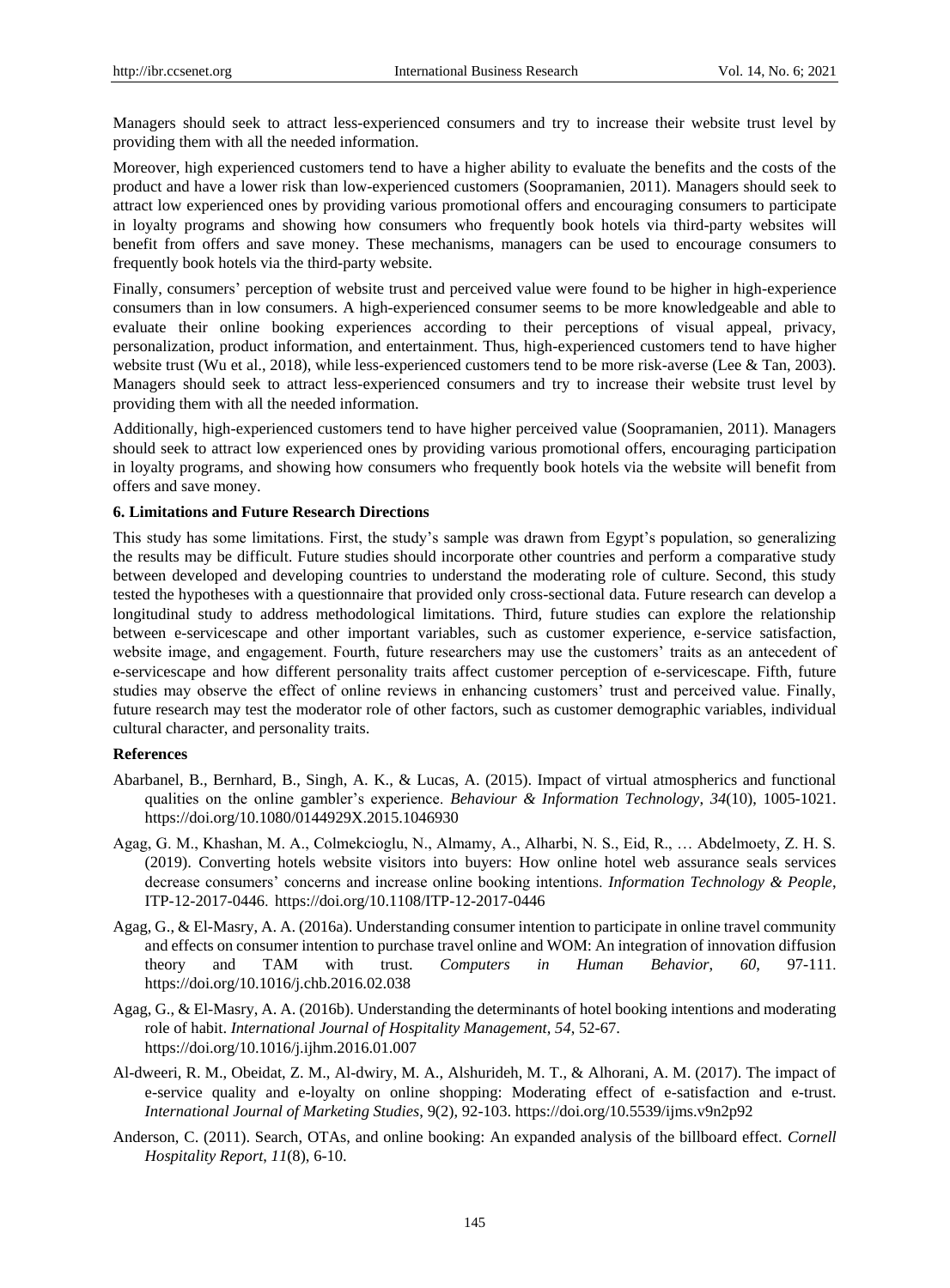- Anderson, J. C., & Gerbing, D. W. (1988). Structural equation modeling in practice: A review and recommended two-step approach. *Psychological Bulletin*, *103*(3), 411-423.
- Andriani, P., Setyorini, N., & Shibghatalloh, A. H. (2021). Investigating e-servicescape influence to customer response in digital islamic banking. *International Journal of Islamic Economics and Finance (IJIEF)*, *4* (1), 101-120.<https://doi.org/10.18196/ijief.v4i1.10299>
- Baki, R. (2020). Analysis of factors affecting customer trust in online hotel booking website usage. European *Journal of Tourism, Hospitality and Recreation*, *10*(2), 106-117. https://doi.org/10.2478/ejthr-2020-0009
- Ballantyne, D., & Nilsson, E. (2017). All that is solid melts into air: The servicescape in digital service space. *Journal of Services Marketing*, *31*(3), 226-235.<https://doi.org/10.1108/JSM-03-2016-0115>
- Bitner, M. J. (1992). *Servicescapes:* The impact of physical surroundings on customers and employees. *Journal of Marketing*, *56*(2), 57-71. <https://doi.org/10.1177/002224299205600205>
- Boksberger, P. E., & Melsen, L. (2011). Perceived value: A critical examination of definitions, concepts and measures for the service industry. *Journal of Service Marketing*, *25*(3), 229-240. <https://doi.org/10.1108/08876041111129209>
- Byrne, B. (2013). *Structural equation modeling with EQS: Basic concepts, applications, and programming* (2nd Eds.). New York: Routledge. https://doi.org/10.4324/9780203807644
- Chan, I. C. C., Lam, L. W., Chow, C. W. C., Fong, L. H. N., & Law, R. (2017). The effect of online reviews on hotel booking intention: The role of reader-reviewer similarity. *International Journal of Hospitality Management*, *66*, 54-65. <https://doi.org/10.1016/j.ijhm.2017.06.007>
- Chang, L. L. F., Backman, K., & Chih Huang, Y. (2014). Creative tourism: A preliminary examination of creative tourists" motivation, experience, perceived value and revisit intention. *International Journal of Culture*, *Tourism and Hospitality Research*, *8*(4), 401- 419. <https://doi.org/10.1108/IJCTHR-04-2014-0032>
- Choi, H., & Kandampully, J. (2019). The effect of atmosphere on customer engagement in upscale hotels: An application of S-O-R paradigm. *International Journal of Hospitality Management*, *77*, 40-50 . <https://doi.org/10.1016/j.ijhm.2018.06.012>
- Civelek, M. E. (2018). *Essentials of structural equation modeling.* Zea E-Books. https://doi.org/10.13014/K2SJ1HR5
- Dai, B. (2007). *The impact of online shopping experience on risk perceptions and online purchase intentions: the moderating role of product category and gender*. Dissertation, University of Auburn.
- Elbaz, A. M., Agag, G. M., & Alkathiri, N. A. (2018). How ability, motivation and opportunity influence travel agents performance: The moderating role of absorptive capacity. *Journal of Knowledge Management*, *22*(1), 119-141. <https://doi.org/10.1108/JKM-07-2017-0308>
- Etikan, I. (2016). Comparison of convenience sampling and purposive sampling. *American Journal of Theoretical and Applied Statistics*, *5*(1), 1-4.<https://doi.org/10.11648/j.ajtas.20160501.11>
- Fishbein, M. (1979). A theory of reasoned action: Some applications and implications. *Nebraska Symposium on Motivation*, *27*, 65-116.
- Fornell, C., & Larcker, D. (1981). Evaluating structural equation models with unobservable variables and measurement error. *Journal of Marketing Research*, *18*(1), 39-50. [https://10.1177/002224378101800104](https://10.0.4.153/002224378101800104)
- Fu Tsang, N. K., Lai, M. T. H., & Law, R. (2010). Measuring e-service quality for online travel agencies. *Journal of Travel Tourism Marketing*, *27*(3), 306-323.<https://doi.org/10.1080/10548401003744743>
- Gao, G. X., & Bi, J. W. (2021). Hotel booking through online travel agency: Optimal stackelberg strategies under customer-centric payment service. *Annals of Tourism Research*, *86*, 103074. https://doi.org/10.1016/j.annals.2020.103074
- Hair, J. F., Black, W., Babin, B., & Anderson, R. (2014). *Multivariate data analysis* (7. ed., Pearson new internat. ed). Pearson.
- Harris, L. C., & Goode, M. M. H. (2010). Online servicescapes, trust, and purchase intentions*. Journal of Service Marketing*, *24*(3), 230-243. <https://doi.org/10.1108/08876041011040631>
- Ho, C. I., & Lee, Y. L. (2007). The development of an e-travel service quality scale. *Tourism Management*, *28*(6), 1434-1449. <https://doi.org/10.1016/j.tourman.2006.12.002>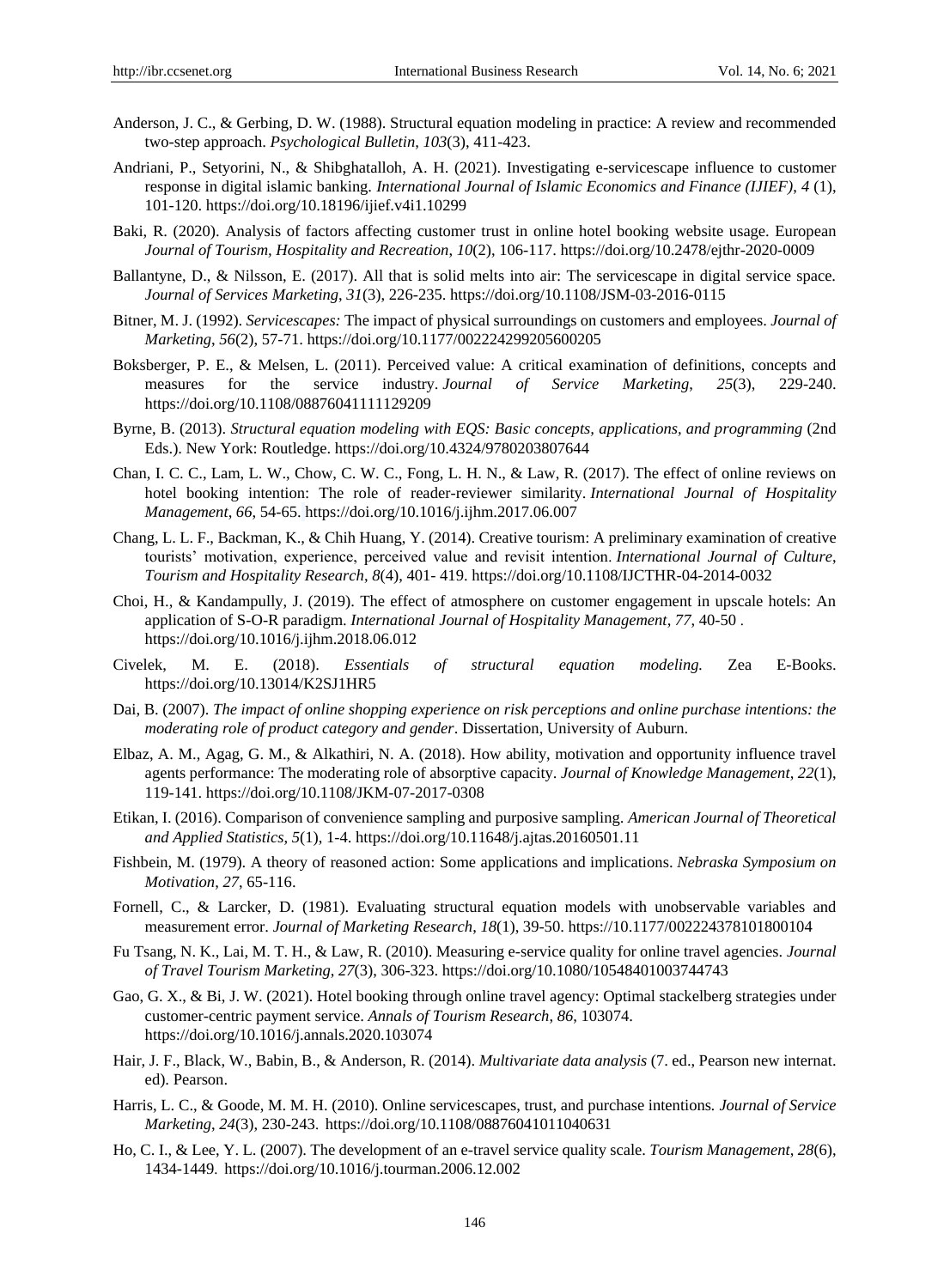- Hopkins, C. D., Grove, S. J., Raymond, M. A., & LaForge, M. C. (2009). Designing the e-Servicescape: Implications for online retailers. *Journal of Internet Commerce*, *8*(1-2), 23-43. <https://doi.org/10.1080/15332860903182487>
- Hoyle, R. H. (Ed.). (1995). *Structural equation modeling: Concepts, issues, and applications*. Sage Publications.
- Huang, D., Li, Z., Mou, J., & Liu, X. (2017). Effects of flow on young Chinese consumers" purchase intention: A study of e-servicescape in hotel booking context. *Information Technology Tourism*, *17*(2), 203-228. <https://doi.org/10.1007/s40558-016-0073-0>
- Ip, C., Law, R., & Lee, H. (2011). A review of website evaluation studies in the tourism and hospitality fields from 1996 to 2009. *International Journal of Tourism Resarch*, *13*(3), 234-265.<https://doi.org/10.1002/jtr.815>
- Jackson, D. L. (2003). Revisiting sample size and number of parameter estimates: Some support for the n:q hypothesis. *Structural Equation Model Multidiscip Journal, 10*(1), 128-141. [https://doi.org/10.1207/S15328007SEM1001\\_6](https://doi.org/10.1207/S15328007SEM1001_6)
- Jafarpour, S. H., & Andalib, A. (2016). A new method for determination of effective criteria to evaluate electronic trust (E-trust) of online customers. *Second International Conference on Web Resarch (ICWR)*, 54-59. <https://doi.org/10.1109/ICWR.2016.7498446>
- Kahneman, D., & Tversky, A. (1979). On the interpretation of intuitive probability: A reply to Jonathan Cohen. *Cognition*, *7*(4), 409-411. [https://doi.org/10.1016/0010-0277\(79\)90024-6](https://doi.org/10.1016/0010-0277(79)90024-6)
- Kim, D. J., Ferrin, D. L., & Rao, H. R. (2008). A trust-based consumer decision-making model in electronic commerce: The role of trust, perceived risk, and their antecedents. *Decision Support System*, *44*(2), 544-564. <https://doi.org/10.1016/j.dss.2007.07.001>
- Kim, H. W., Xu, Y., & Gupta, S. (2012). Which is more important in Internet shopping, perceived price or trust? *Electron Commerce Research Applications*, *11*(3), 241-252. <https://doi.org/10.1016/j.elerap.2011.06.003>
- Kim, M. J., Chung, N., & Lee, C. K. (2011). The effect of perceived trust on electronic commerce: Shopping online for tourism products and services in South Korea. *Tourism Management*, *32*(2), 256-265. <https://doi.org/10.1016/j.tourman.2010.01.011>
- Kim, S., Kim, J., & Park, S. (2017). The effects of perceived value, website trust and hotel trust on online hotel booking intention. *Sustainability*, *9*(12), 2262. <https://doi.org/10.3390/su9122262>
- Kline, R. B. (2011). *Principles and practice of structural equation modeling* (3rd ed). Guilford Press.
- Koernig, S. K. (2003). E-scapes: The electronic physical environment and service tangibility. *Psychological Marketing*, *20*(2), 151-167[. https://doi.org/10.1002/mar.10065](https://doi.org/10.1002/mar.10065)
- Koyuncu, C., & Lien, D. (2003). E-commerce and consumer"s purchasing behaviour. *Applied Economics, 35*(6), 721-726.<https://doi.org/10.1080/0003684022000020850>
- Kühn, S. W., Spies, H., & Petzer, D. J. (2019). Online servicescape dimensions as predictors of website trust in the South African domestic airline industry. *Southern African Business Review*, *19*(1), 44-71[.](https://doi.org/10.25159/1998-8125/5833) <https://doi.org/10.25159/1998-8125/5833>
- Kurniawati, D. T., &Yaakop, A. Y. (2021). The effect of e- servicescape dimensions on customer trust of tokopedia e-Store during Covid-19 pandemic. *Jurnal Aplikasi Manajemen*, *19*(1), 1-10. https://doi.org/10.21776/ub.jam.2021.019.01.01
- Lai, K. P., Chong, S. C., Ismail, H. B., & Tong, D. Y. K. (2014). An explorative study of shopper-based salient e-servicescape attributes: A Means-End Chain approach. *International Journal of Information Management*, *34*(4), 517-532. <https://doi.org/10.1016/j.ijinfomgt.2014.01.010>
- Law, R. (2019). Evaluation of hotel websites: Progress and future developments (Invited paper for "luminaries" special issue of international journal of hospitality management). *International Journal of Hospitality Management*, *76*, 2-9. <https://doi.org/10.1016/j.ijhm.2018.06.005>
- Law, R., Qi, S., & Buhalis, D. (2010). Progress in tourism management: A review of website evaluation in tourism research. *Tourism Management, 31*(3), 297-313.<https://doi.org/10.1016/j.tourman.2009.11.007>
- Lee, K. S., & Tan, S. J. (2003). E-retailing versus physical retailing. *Journal of Business Research*, *11*, 877-885. [https://doi.org/10.1016/S0148-2963\(01\)002740](https://doi.org/10.1016/S0148-2963(01)002740)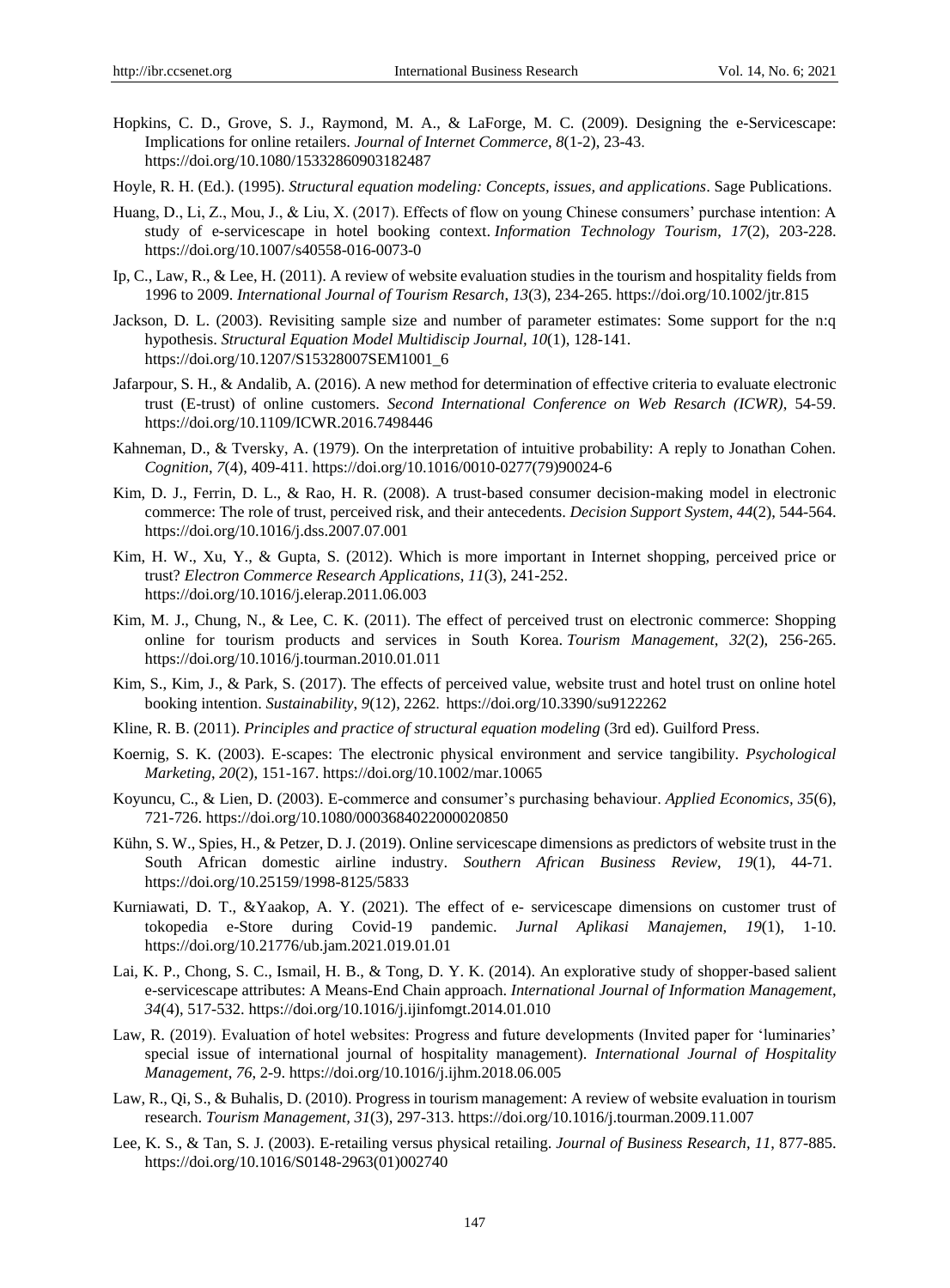- Lee, S., & Jeong, M. (2012). Effects of e‐servicescape on consumers" flow experiences. *Journal of Hospitality Tourism Technology*, *3*(1), 47-59.<https://doi.org/10.1108/17579881211206534>
- Li, L., Peng, M., Jiang, N., & Law, R. (2017). An empirical study on the influence of economy hotel website quality on online booking intentions. *International Journal of Hospitality Management*, *63*, 1-1[0 .](https://doi.org/10.1016/j.ijhm.2017.01.001) <https://doi.org/10.1016/j.ijhm.2017.01.001>
- Ling, K. C., Chai, L. T., & Piew, T. H. (2010). The effects of shopping orientations, online trust and prior online purchase experience toward customers" online purchase intention. *International Business Research*, *3*(3), 63. <https://doi.org/10.5539/ibr.v3n3p63>
- Malhotra, N. K., & Dash, S. (2016). *Marketing Research: An Applied Orientation* (7th ed.) Pearson India Education Services.
- Malik, G., & Rao, A. S. (2019). Extended expectation-confirmation model to predict continued usage of ODR/ride hailing apps: Role of perceived value and self-efficacy. *Information Technology Tourism, 21*(4), 461-482. https://doi.org/10.1007/s40558-019-00152-3
- Mehrabian, A., & Russell, J. A. (1974). *An Approach to Environment Ps*ychology. MIT Press, Cambrigde. MA.
- Nilsson, E., & Ballantyne, D. (2014). Reexamining the place of servicescape in marketing: A service-dominant logic perspective. *Journal of Service Marketing*, *28*(5), 374-379.<https://doi.org/10.1108/JSM-01-2013-0004>
- O"brien, R. M. (2007). A caution regarding rules of thumb for variance inflation factors. *Quality Quantity, 41*(5), 673-690.<https://doi.org/10.1007/s11135-006-9018-6>
- Pizam, A., & Tasci, A. D. A. (2019). Experienscape: Expanding the concept of servicescape with a multi-stakeholder and multi-disciplinary approach (Invited paper for "luminaries" special issue of international journal of hospitality management). *International Journal of Hospitality Management, 76*, 25-37. <https://doi.org/10.1016/j.ijhm.2018.06.010>
- Ponte, E. B., Carvajal-Trujillo, E., & Escobar-Rodr guez, T. (2015). Influence of trust and perceived value on the intention to purchase travel online: integrating the effects of assurance on trust antecedents. *Tourism Management, 47*(2), 286-302. <https://doi.org/10.1016/j.tourman.2014.10.009>
- Rauyruen, P., Miller, K. E., & Groth, M. (2009). B2B services: Linking service loyalty and brand equity. *Journal of Service Marketing, 23*(3), 175-186. <https://doi.org/10.1108/IJBM-09-2016-0139>
- Sánchez-Pérez, M., Illescas-Manzano, M. D., & Martínez-Puertas, S. (2020). You"re the only one, or simply the best. Hotels differentiation, competition, agglomeration, and pricing. *International Journal of Hospitality Management, 85*, 102362. <https://doi.org/10.1016/j.ijhm.2019.102362>
- Shafiq, R., Raza, R., & Zia-ur-Rehman, M. (2011). Analysis of the factors affecting customers" purchase intention: The mediating role of perceived value. *African Journal of Business Management, 5*(26). <https://doi.org/10.5897/AJBM10.1088>
- Soopramanien, D. (2011). Conflicting attitudes and scepticism towards online shopping: The role of experience: Online shopping attitudes. *International Journal of Consumer Studies, 35*(3), 338-347. <https://doi.org/10.1111/j.1470-6431.2010.00945.x>
- Talwar, S., Dhir, A., Kaur, P., & Mäntymäki, M. (2020). Why do people purchase from online travel agencies (Otas)? A consumption values perspective. *International Journal of Hospitality Management*, *88*, 102534. <https://doi.org/10.1016/j.ijhm.2020.102534>
- Tankovic, A. C., & Benazic, D. (2018). The perception of e-servicescape and its influence on perceived e-shopping value and customer loyalty. *Online Information Review, 42*(7), 1124-1145. <https://doi.org/10.1108/OIR-12-2016-0354>
- Tao, M., Nawaz, M. Z., Nawaz, S., Butt, A. H., & Ahmad, H. (2018). Users" acceptance of innovative mobile hotel booking trends: UK vs. PRC. *Information Technology Tourism, 20*(1-4), 9-36. <https://doi.org/10.1007/s40558-018-0123-x>
- Tatar, Ş. B., & Eren-Erdoğmuş, İ. (2016). The effect of social media marketing on brand trust and brand loyalty for hotels. *Information Technology Tourism, 16*(3), 249-263. <https://doi.org/10.1007/s40558-015-00486>
- Teng, H. J., Ni, J. J., & Chen, H. H. (2018). Relationship between e-servicescape and purchase intention among heavy and light internet users. *Internet Research*, *28*(2), 333-35[0.](https://doi.org/10.1108/IntR-10-2016-0303) <https://doi.org/10.1108/IntR-10-2016-0303>